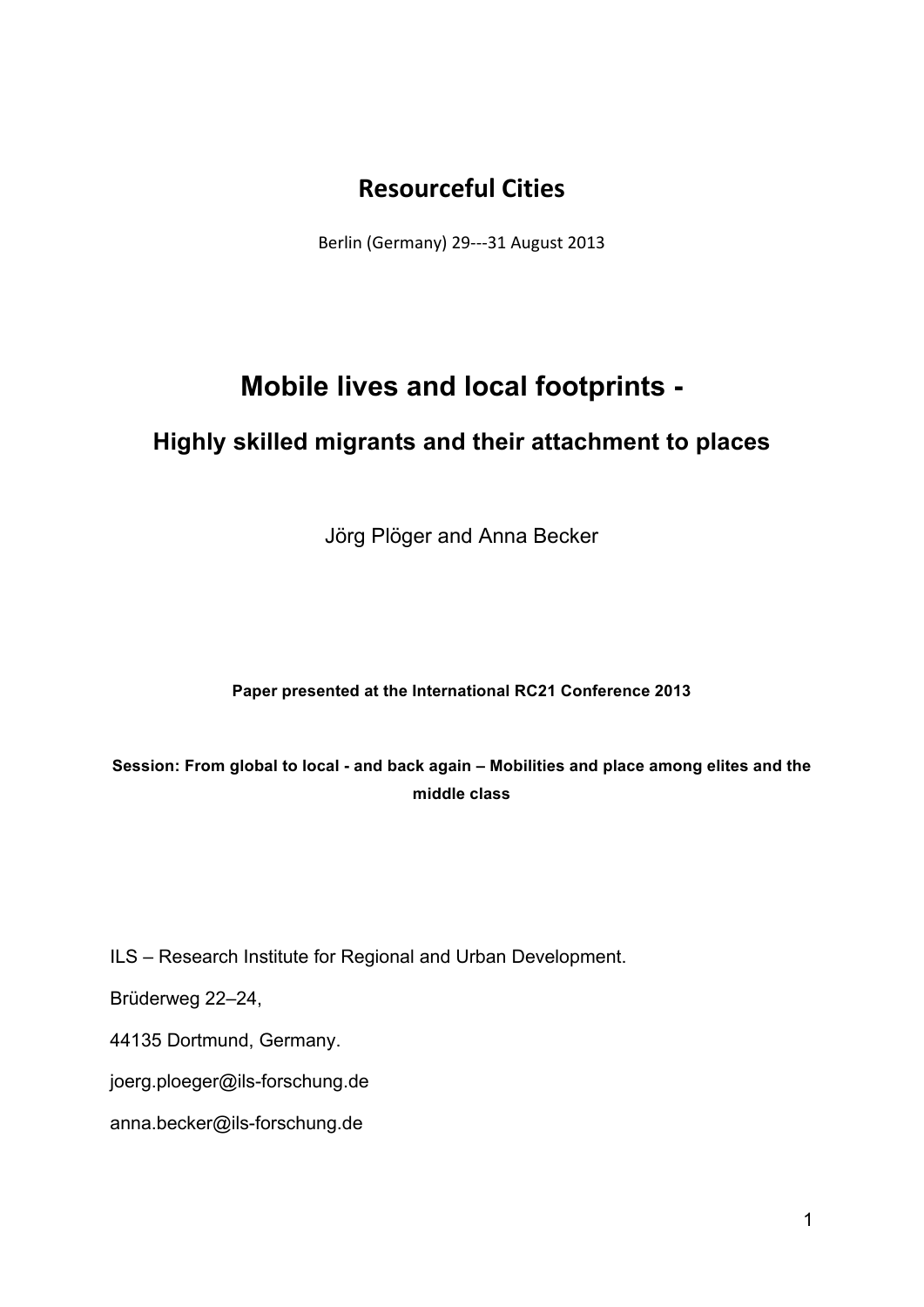## © the author(s)

Not to be quoted without permission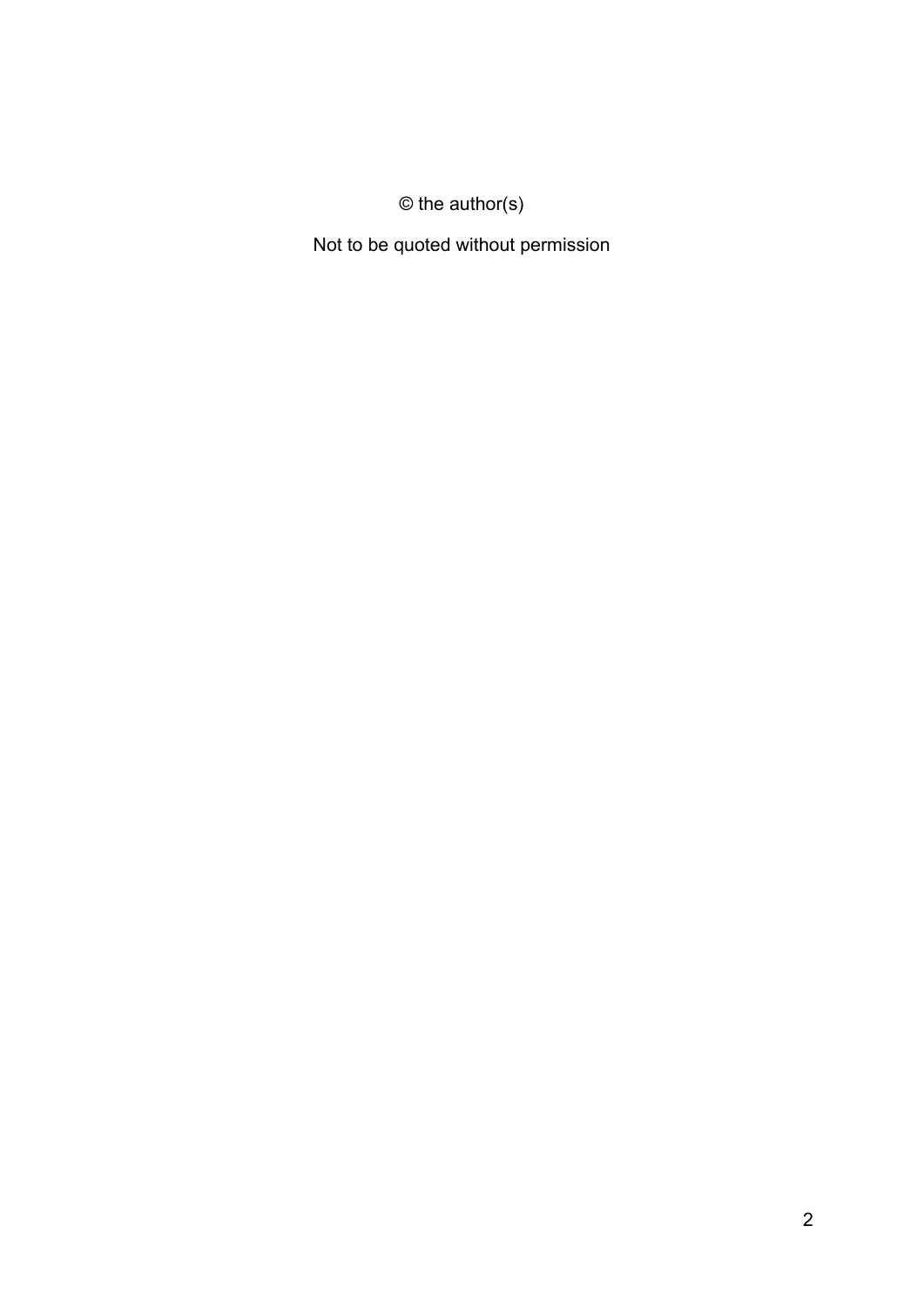## **Abstract**

Global labour migration is increasing as a consequence of the worldwide interrelation of production and labour markets. This spawns new forms of circular migration and an increase in mobile lifestyles. Within this context, highly qualified migrants play a more prominent role than previously, which is illustrated by national policy initiatives to recruit skilled professionals as well as the strategies by individual cities.

There is little empirical evidence about the impact of this particular group of migrants on cities and urban societies however. Our contribution aims at investigating their patterns of spatial incorporation, place attachment and everyday lives by drawing on the transnational perspective and the new mobilities paradigm. We can assume that the local 'footprint' and the place attachment of this group are less pronounced, for example due to temporary character of stay or the maintenance of multiple transnational ties. We address the following questions: Which are the relevant spatial levels for high-skilled migrants? In how far are they incorporated into spatial settings? How do they evaluate their current place of residence?

The empirical research uses qualitative methods and focuses on high-skilled migrants from non-European countries in a declining and a booming German city. Through the comparison of these different urban settings we aim at gaining insights about the relationship between mobile groups and urban development processes on different scales.

### **Introduction**

International migration patterns are reflecting global change, as people are adapting to changes in their personal or professional lives as well as to overall conditions by relocation. Global economic and labour market developments often result in the movement of people within and beyond the confines of nation states. So do socioeconomic inequalities between countries and regions which clearly shape migration movements towards higher-income countries or those providing access to further career or educational options. Another important factor is the changing geography of political crisis that results in particular migration patterns of refugees. Lastly, a growing number of persons are living increasingly mobile lifestyles for work, family or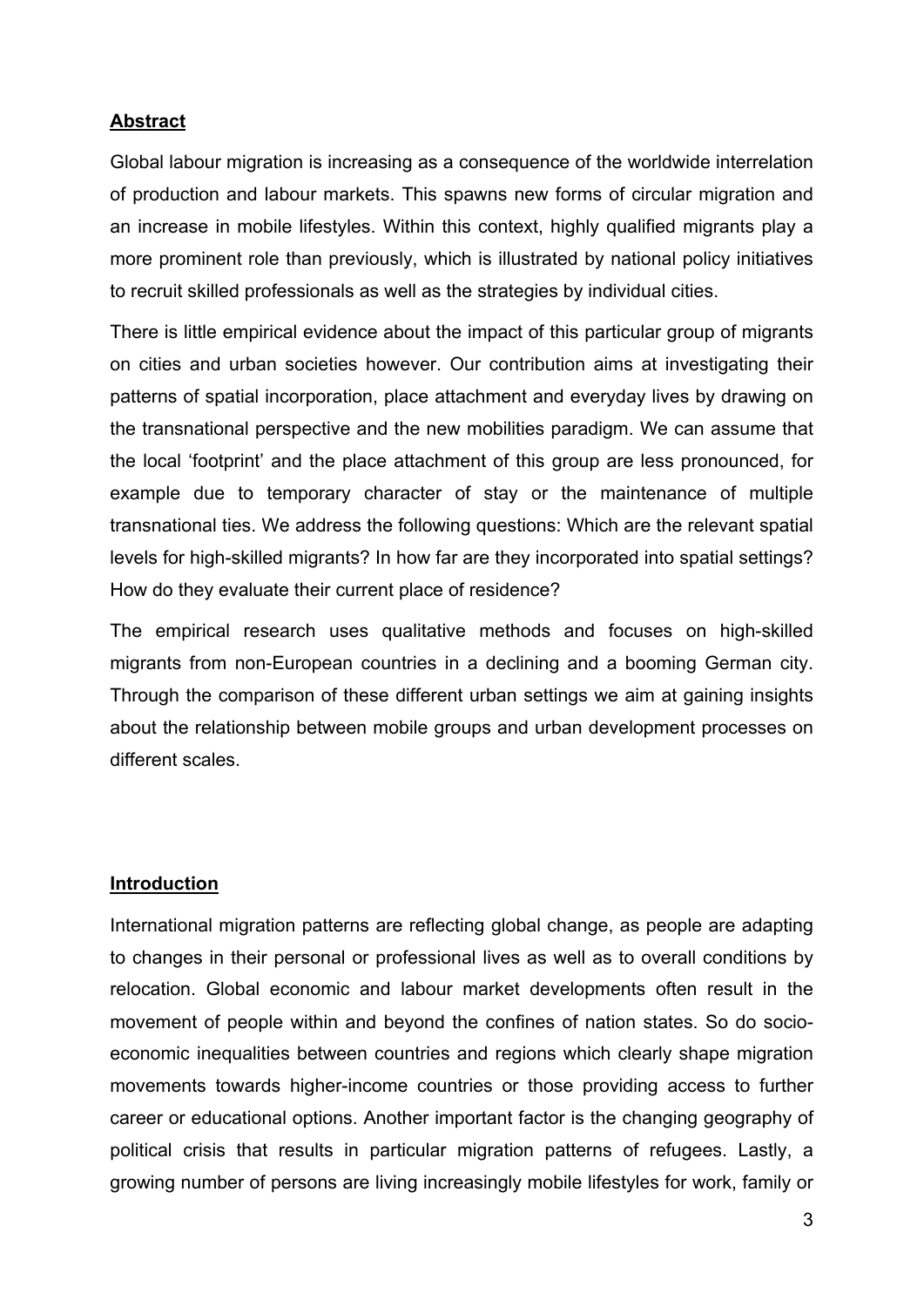leisure purposes (e.g. Urry 2007). Within these fluctuating patterns of international mobility and migration we see the increase of more temporary or circular forms of migration. All of these processes result in the spread of transnational social spaces in between locations, characterised and enabled by the exchange of information, communication, transactions and networks (Pries 1997: 17).

It seems thus logical, that increased interconnections between spaces will also result in the transformation of specific places, particularly those receiving and sending mobile populations (e.g. Smith, 2001; Glick-Schiller/Caglar, 2011; Krätke et al., 2012). Their practices transform cities with regards to labour market, housing, education, civic engagement, 'integration', service provision, infrastructures and quality of life (Dittrich-Wesbuer/Plöger, 2013). In the past, much of the attention on the impact of migration on cities in industrialised countries has focused on the emergence of relatively low-skilled groups, often concentrating in "ethnic" neighbourhoods and the resulting urban problems (e.g. segregation).

Only recently are migrants with higher educational levels and skills receiving more attention from scholars as well as political decision-makers on the national, regional and local levels. Lately, many industrialised countries have designed policy initiatives to recruit skilled professionals as a response to a real or forecasted shortage of qualified workers. Increasingly, the competitiveness of cities and regions is also becoming linked to their ability to attract and retain talented people including migrants. In terms of access and migration regimes, these groups are clearly advantaged in contrast to their lower-skilled counterparts.

This raises questions about the impact of these groups on cities and urban society in general as well as about the role of their assumed transnational ties. Our research aims at highlighting these changes by investigating relevant spatial ties on different scales that highly mobile and high-skilled migrants maintain and develop, i.e. their relation to new spatial settings. Therefore we have chosen various factors to be analysed which include the migrants' attachment to different spaces, the relevance of migrant communities and their networks, their activities and civic engagement on different levels, and finally, the significance of local space for the same.<sup>1</sup>

We are aware of the transnational perspective on migration and thus do not lose sight of other spatial contexts. For building our argument we nevertheless opt for focussing on the receiving context, yet keeping in mind that this may neither be the only nor the most important context for the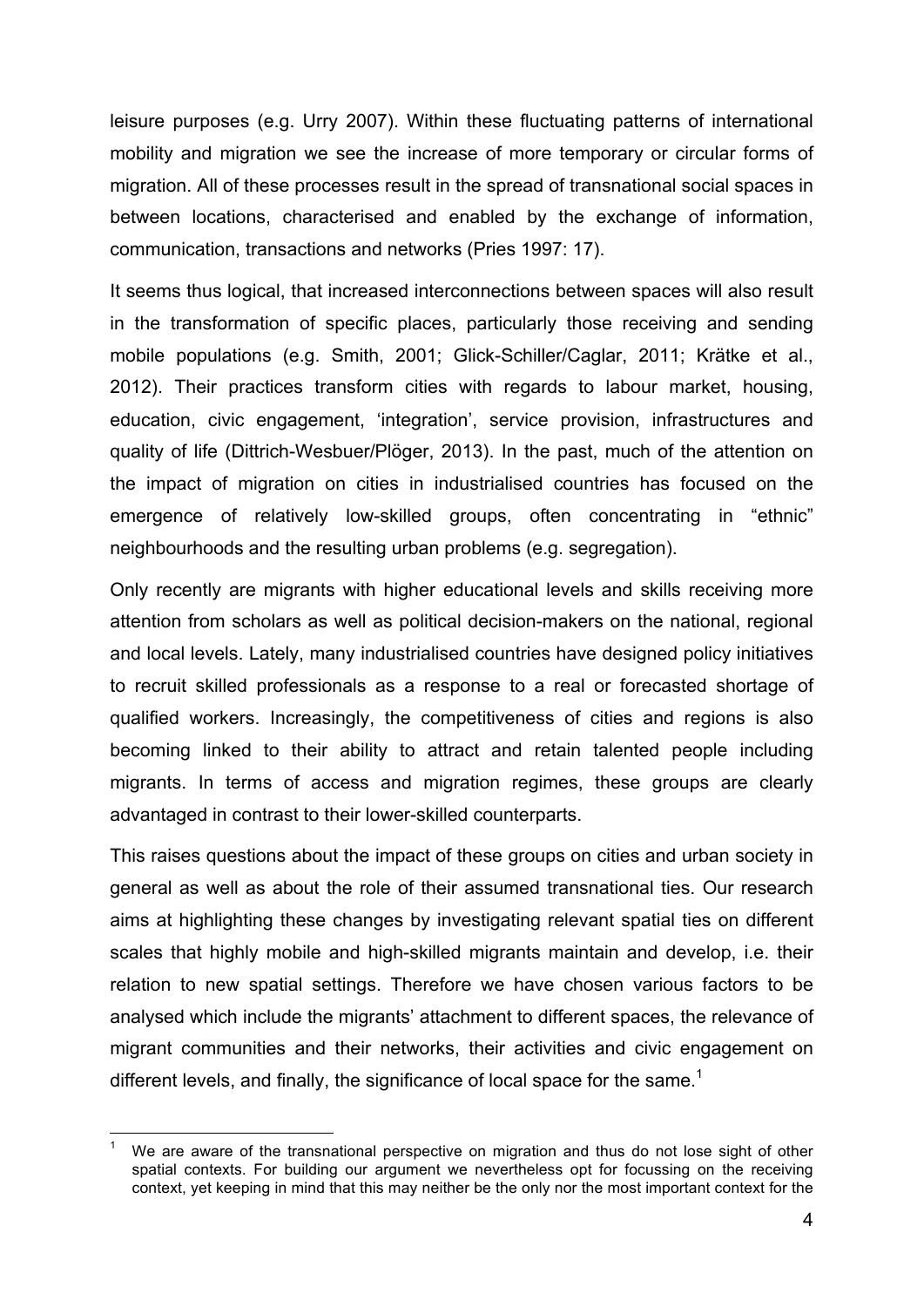The following section addresses the current political and scientific focus on highlyskilled migrants. In the next chapter we develop our argument by building on existing theories and empirical findings with regards to the relationship between this particular group and urban space. This is followed by information on the research design, which is based on qualitative methods and draws from two German case study cities. Some findings are presented next before ending with a preliminary conclusion.

## **1. In demand - highly-skilled migrants**

Highly skilled migration represents an increasingly large component of global migration streams (cf. Iredale, 2001: 8). This type of migration occurs in different ways including permanent settlement in major immigrant receiving countries, temporary migration both within and outside multinational corporations, refugee movements and family reunions. The situation is further complicated by varying definitions of skilled migration in different countries and the poor availability and comparability of data.

A variety of definitions for 'highly skilled migration' are used not only in the scientific and political field but also in national migration regulations. In general discussions and as a main requirement in most immigration policies - highly skilled migration is defined by (holding) a university degree or (having) an equivalent experience in a certain profession (cf. Chaloff/Lemaitre, 2009: 11). Another way to categorise highly skilled migrants and regulate their immigration is by profession or by wages. For the purpose of this article 'highly skilled' is defined from an educational perspective which means migrants with a university degree and can include labour and refugee migration as well as family reunion.

It must be noted that in many countries, a substantial share of high-skilled migrants is 'hidden' in other visa types (e.g. for refugees, family reunification or labour purposes) (cf. Nohl/Weiß, 2009: 13f). Many migrants in Germany are working below their qualifications, a problem that within the debate on the lack of skilled professionals is only recently being addressed by policy change (cf. Heß, 2012: 16).

!!!!!!!!!!!!!!!!!!!!!!!!!!!!!!!!!!!!!!!!!!!!!!!!!!!!!!!!!!!!!!!!!!!!!!!!!!!!!!!!!!!!!!!!!!!!!!!!!!!!!!!!!!!!!!!!!!!!!!!!!!!!!!!!!!!!!!!!!!!!!!!!!!!!!!!!!!!!!!!!!!!!!!!!!!!!

international migrants.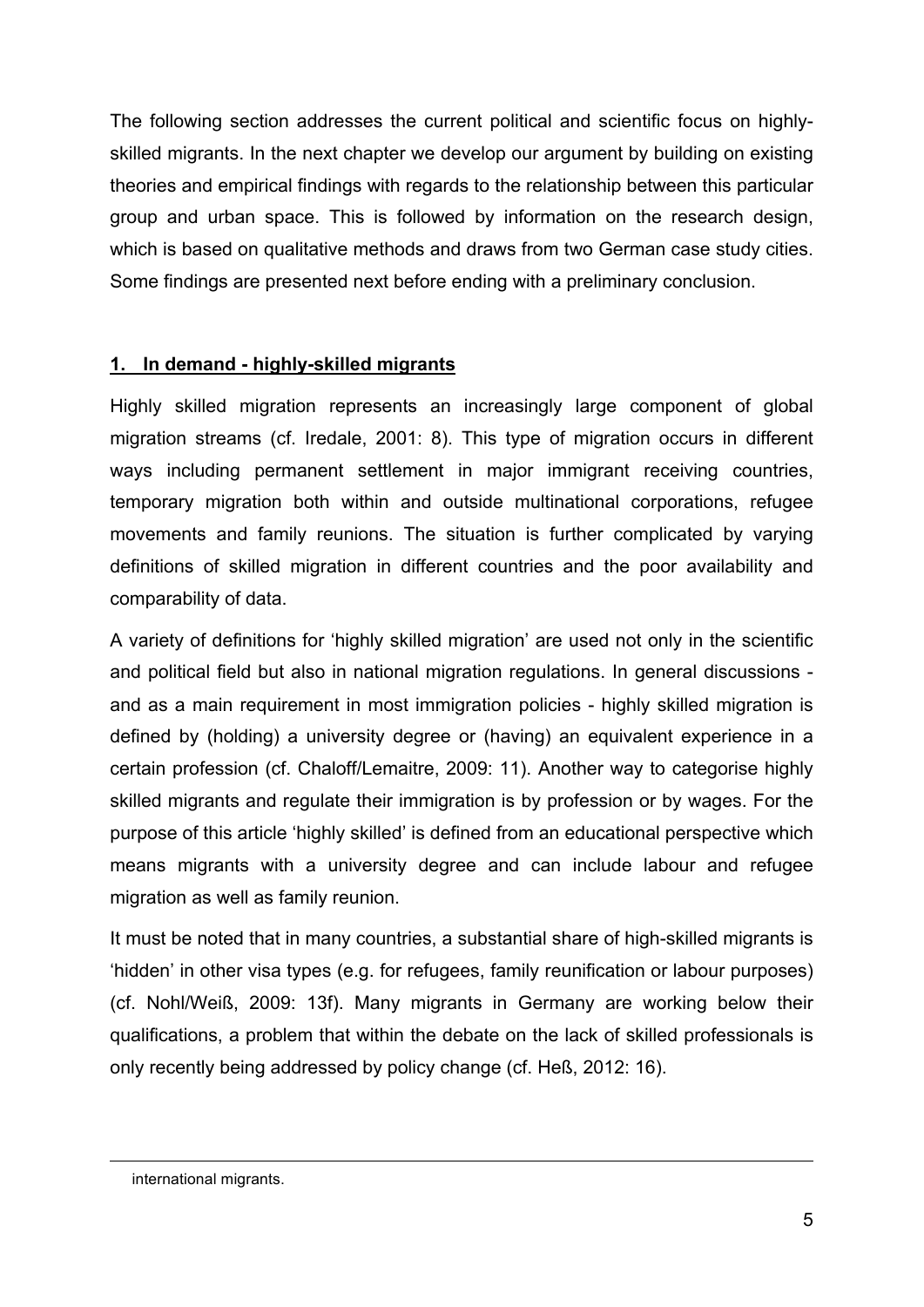The total amount of highly skilled migrants cannot be exactly stated, but an OECD report from 2011 gives an interesting insight into the migration flows to OECD countries, based on 2005/2006 data from the DIOC<sup>2</sup>. At that time about 26 million immigrants holding a university degree were living in OECD countries with 5.2 million people holding a university degree (cf. Widmaier/Dumont, 2011: 9). Increasingly economies are based on knowledge and information with these factors being the major driving forces behind economic growth, innovation and productivity (cf. Krätke, 2002).

Current demographic trends point to a significant decline in the working-age population in most developed countries (cf. Hays, 2012: 4). This includes Germany, where a skills shortage due to economic restructuring and demographic change is predicted for STEM-occupations<sup>3</sup>, and the healthcare and social sector (cf. Hays, 2012: 11). In recent years, several countries have responded by introducing policies which facilitate the recruitment of skilled professionals – thereby intensifying the global competition for talent. In 2009, the European Union improved the conditions of entry for highly qualified persons from non-EU countries in order to increase its economic competitiveness. In Germany, this directive was implemented with the introduction of the Blue Card in 2012.

The first step towards the recruitment of skilled migrants in Germany was the introduction of the Green Card in 2000 to facilitate the immigration of ITC-experts from third countries. Nearly 18,000 migrants, mainly from India (26.4%), used this option (Heß, 2009: 16; Schreyer/Gebhardt, 2003: 5f; Kolb, 2005: 2). The Green Card triggered a wide public debate about immigration. A new immigration law in 2005 expanded the Green Card's regulations to all highly-qualified professions (cf. Heß, 2012: 21), marking a fundamental paradigm shift in Germany's migration policy. The long-standing slogan, "Germany is not an immigration country", was replaced by, "Germany needs immigration" (cf. BAMF, 2005: 22). The Blue Card was a further measure to facilitate the access to the labour market for academics and professionals as well as for international students.

DIOC - Database on Immigrants in OECD countries.

STEM - science, technology, engineering, and mathematics.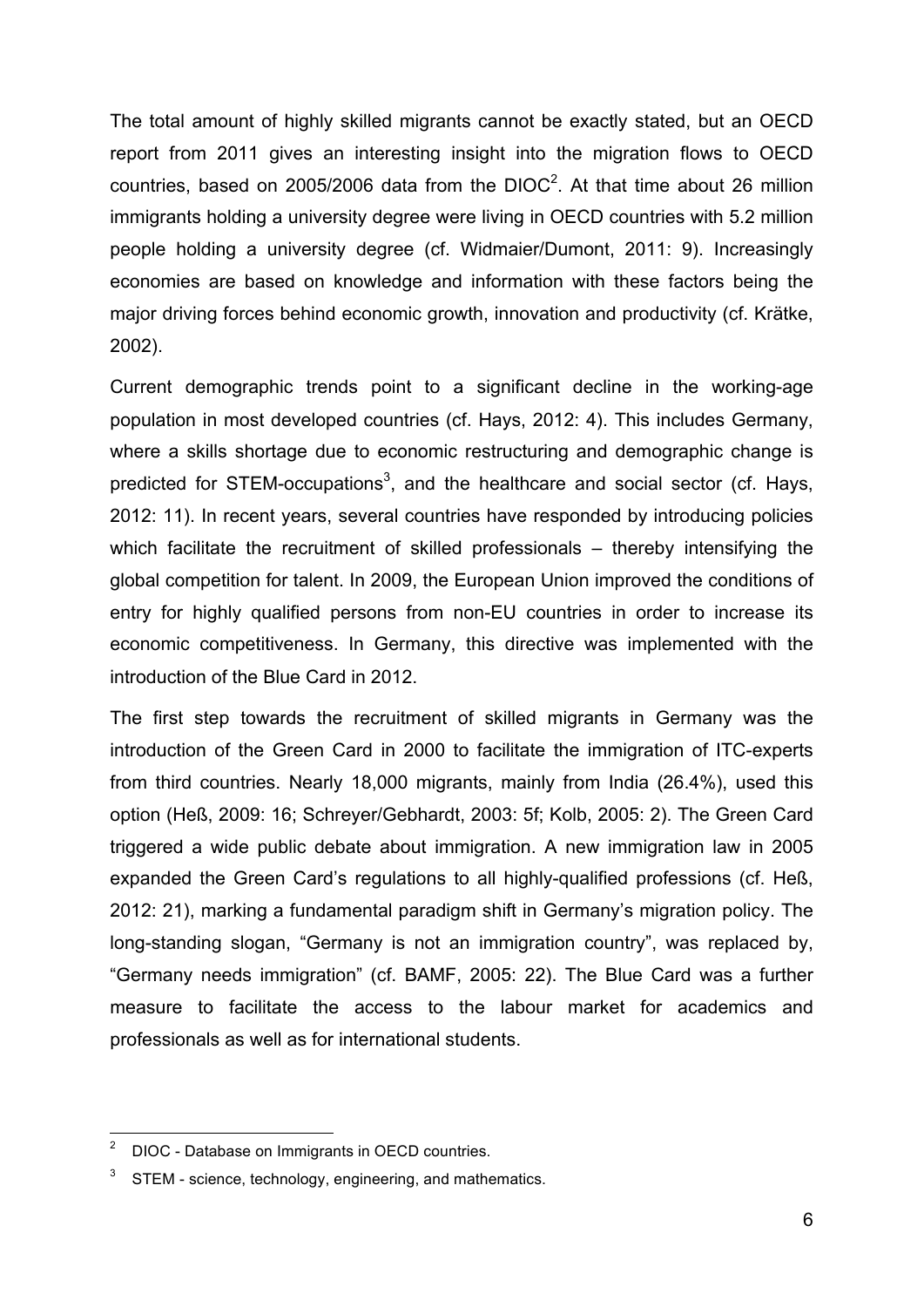During the recent economic crisis, highly skilled migration to Germany has increased to a degree that the country now has the fastest growing rate of highly skilled migration of all OECD countries (cf. OECD, 2012). Furthermore, migration channels were established to countries with little previous connections such as India.

Like Germany, many countries make greater efforts to attract and retain skilled personnel permanently, but migration policies remain based upon temporary permits thus fostering temporal and circular migration. The internationalisation of education and professions and the technical developments in communication and transport technologies (cf. Iredale, 2001) are facilitating the increasingly mobile and transnational way of lives.

The next chapter focuses on the interdependencies between the temporal migration of the highly skilled and cities as the nodes in these migration flows. We also have a closer look at the transnational and local lives of this group.

## **2. High-skilled migration - a driver for urban change?**

## **Highly-mobile elites in the global city**

Studies about highly skilled migrants are a relatively new field of investigation in the spatial and social sciences. Within the last twenty years this group was mostly discussed in the context of globalisation and with regards to their role in the functioning and development of the global city system, for example focusing on highly skilled corporate employees.

Sassen (2001) describes these mobile professionals as members of a cross-border culture who are embedded in a global network of local places within the international finance centres (ibid: 188). In Manuel Castells (2000) vision of the 'network society' the 'managerial elite' embodies the cross-border circulation of knowledge, skills and intelligence in the 'space of flows'. They occupy the leading command and control positions in global cities. Their "personal micro-networks" are grounded in "residential and leisure orientated spaces, which along with the locations of headquarters, tend to cluster dominant functions in carefully segregated places" (Castells, 2000: 226, cited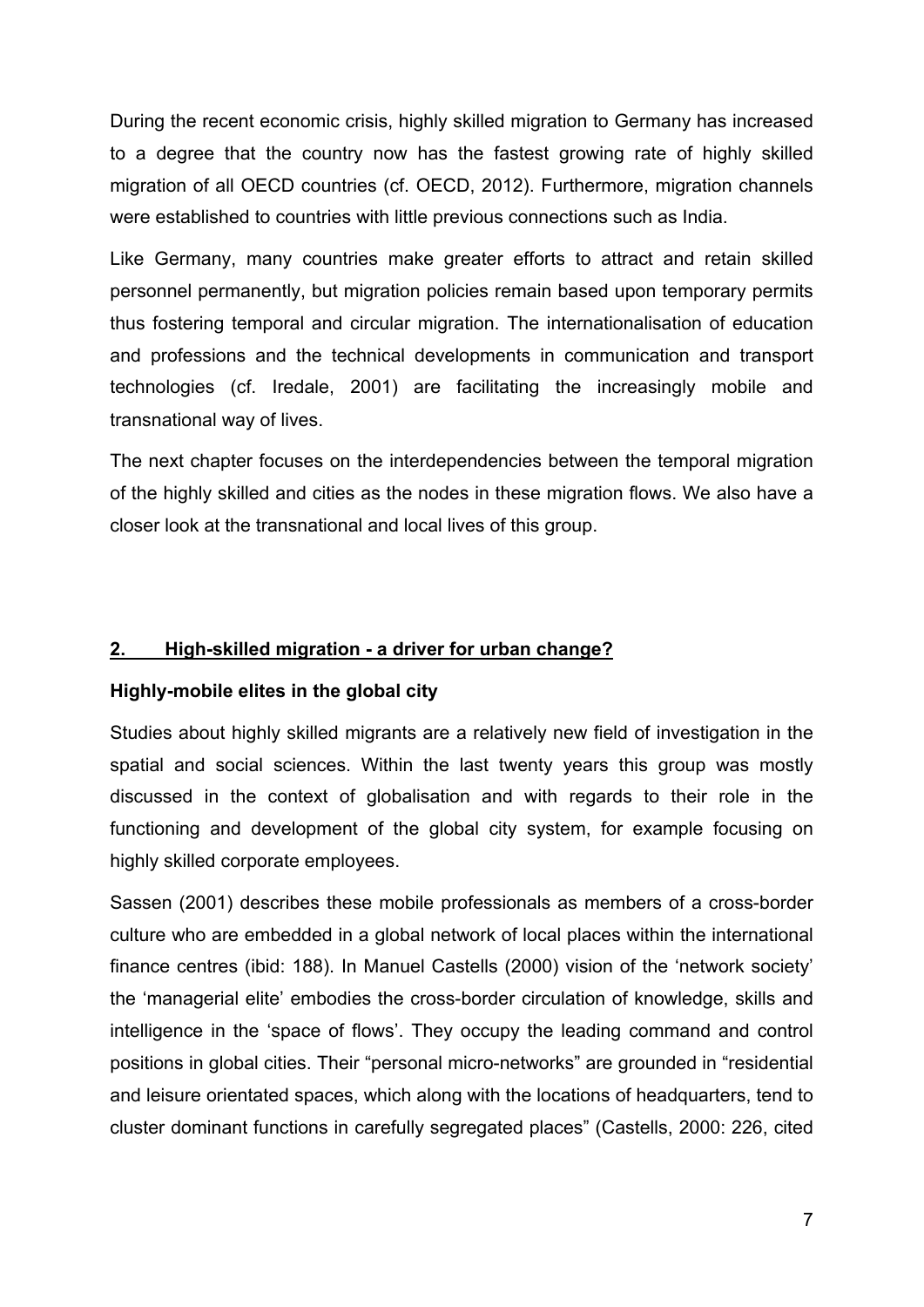in: Beaverstock, 2005). Elliott and Urry (2010: 74) emphasise the significance of mobility or the potential for being mobile as a prerequisite of new global elites.

According to Hannerz (1996) such global elites, albeit still a minority, are constitutive for a city's global status. Furthermore, he points towards the importance of their transnational connections and relationships as they "are physically present in the world cities for some larger or smaller parts of their lives, but they also have strong ties to some other places in the world" (ibid. 129). Sklair (2005) identifies an emerging 'transnational capitalist class' which is characterised by global economic interests, the formation of similar global lifestyles and their self-representation as cosmopolites.

Within the context of globalisation and the quantitative as well as qualitative change of international migration since the 1990s, the transnational perspective has gained prominence (Glick-Schiller et al., 1992; Vertovec, 1999; Castles/Miller, 2003). Following a more agency-oriented approach, it directs the attention on the experiences and actions of individuals and groups. This perspective considers not only the (mobile) migrant but also the (immobile) non-migrant and comprises, both, the places of origin and destination (e.g. Faist, 2007: 378). The transnational perspective is particularly interested in the manifold connections, networks, practices, behaviours and actions between places, which constitute the formation of 'transnational social spaces' (e.g. Pries, 1997: 17). This takes into account that individuals may have multiple spatial attachments; their activities, behaviours, thoughts, emotions or identities are thus not fixed to one location. As a consequence, 'territorial spaces' are less and less coinciding with 'social' or 'cultural spaces' (Pries, 1997: 26; Smith, 2001: 151).

Transnational practices do not take place in an imaginary 'third space' in-between national territories as Guarnizo and Smith (1998) point out. Even if spatial mobility, dense social ties and intense exchanges across national borders are increasing, transnationality is not a detached process, free from the constraints and opportunities of national or local contexts. Transnational practices are "embodied in specific social relations established between specific people, situated in unequivocal localities, at historically determined times" (Guarnizo/Smith, 1998). As we argue below, there is a lack of research in the relationship between transnational social fields and the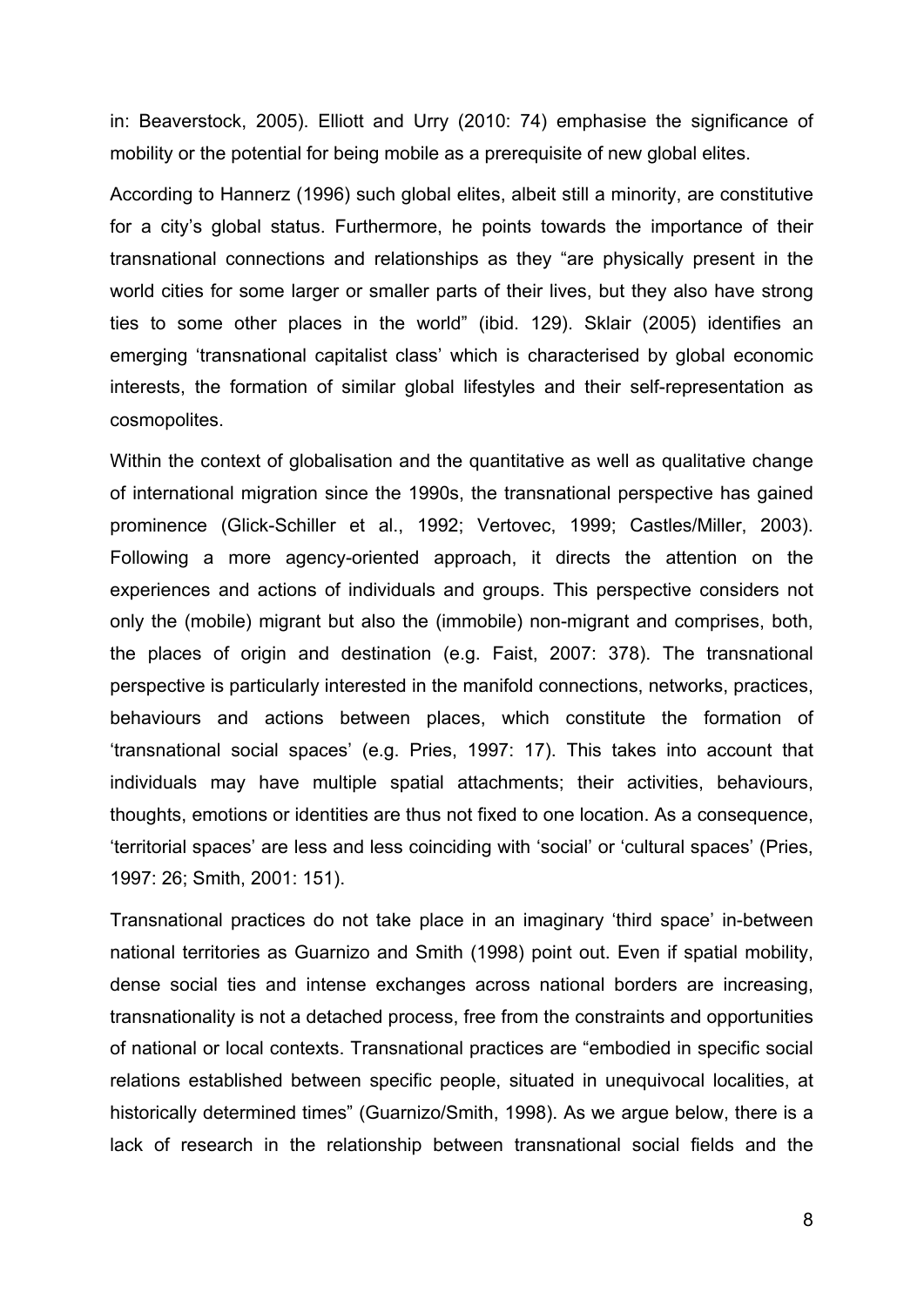relationship to specific cities or localities and urban transformation (Glick Schiller, 2012: 36).

In an attempt to conceptualise the different modes and dynamics of migrant incorporation and transnationalism, Glick Schiller and Caglar (2011) are emphasising the scalar dimensions of cities. City scale can be defined as a "differential positioning of a city, which reflects its articulation of flows of political, cultural and economic capital within regions, state- based and global spanning institutions and the shaping of these flows and institutional forces by local histories and capacities" (ibid: 74). The scalar positioning of cities within broader domains of financial, political, and cultural power thus offers different opportunity structures and therefore determine migrant practices, their patterns of organisation, and strategies of participation (cf. Glick Schiller, 2012: 41)

#### **Between mobility and locality**

While there is a wide scientific debate about the relevance and function of mobile professionals in the context of the globalisation process, the scope of empirical analyses appears comparatively low. Beaverstock (2002/2005) made an important contribution with his empirical work on British Expatriates<sup>4</sup> in Singapore and New York (ibid 2002/2005). While the expatriates in Singapore are embedded in their local working environment and in professional networks, which are both global and local in scope, the British expatriates in New York have very weak social ties to work colleagues or to other British nationals in the city. They try to avoid formalised expatriates networks, because they seem to hinder network formations with U.S. or other nationals (cf. Beaverstock, 2005). Nonetheless, the expatriates' daily life and social context in Singapore is mainly disembedded from their place of residence, since there are little interactions with local Singaporean society (Beaverstock, 2002: 537). The difference between both expatriates' lifestyles can be taken as an indication for the relevance of the specific urban and socio-cultural environment as a context for processes of incorporation and embedding.

Beaverstock characterises expatriates by frequent short term and non-permanent movements between nation-states which is facilitated by intra-company transfers (ibid. 2005: 245).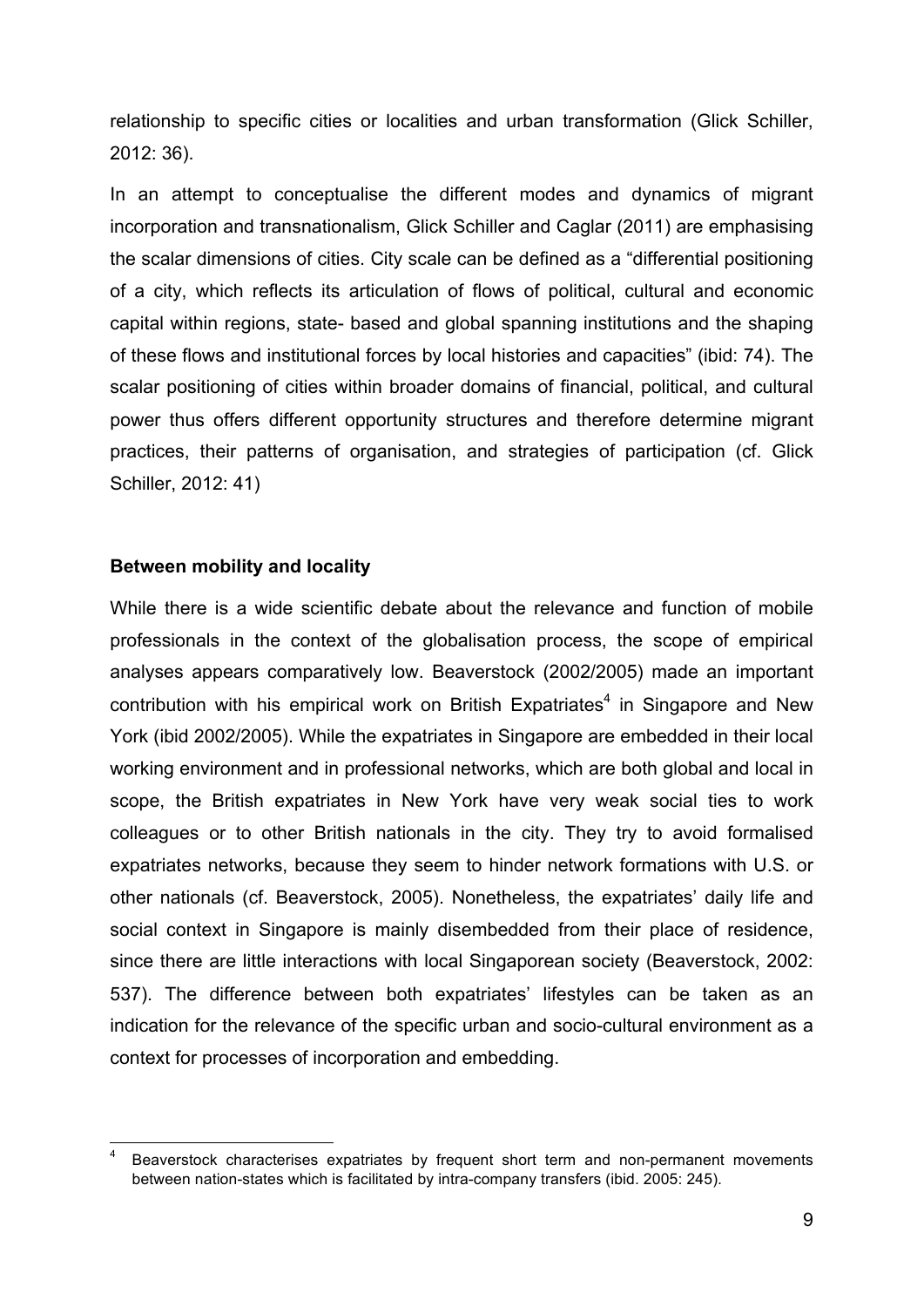The findings about the disembeddedness of social contacts and the relevance of places for corporate mobile professionals are confirmed by Nowicka (2006) and Kreutzer (2006) who show, that the social embedding of the mobile employees mainly take place in globally spanned networks. By organising the residence and working permits, insurances and taxes for their employees the company assumes the functions of a nation state and becomes the relevant unit of identification and social integration. The participation in a global organisation leads the professionals to establish a "global citizenship and a transnational identity" (cf. Kreutzer, 2006).

These previous findings can mainly be attributed to the group of 'permanent' or 'existential expatriates', who are frequently changing their place of work on an international scale (cf. Kreutzer, 2006: 106). Apart from this 'elite of globalisation' (Nowicka, 2006: 190) there is a huge skilled labour migration, which is either organised individually or through intermediate institutions within the global labour market. These highly skilled migrants, who can neither be assigned to the expatriates nor to the permanent immigrants, have hardly been in the focus of research yet.

Furthermore, these studies often do not make specific references to the relevance of places and local structures. Little is known about the different processes of settling-in within the group of skilled migrants and the role of their transnational ties. Therefore our study aims to analyse their modes of acculturation by looking at the patterns of their use of space, the relevance of local migrant communities and infrastructures as well as their activities and civic engagement on different spatial levels.

#### **Modes of acculturation of highly skilled migrants**

Classic migration studies and the transnational perspective offer distinct theoretical approaches for the assimilation and incorporation processes of migrants. Furthermore they provide first indications about the relevance of migrant communities and infrastructures for these incorporation processes. In traditional migration research 'assimilation' is described as the common way for immigrants to settle-in in the society of arrival (cf. e.g. Gordon, 1961; Alba/Nee, 2003). As current studies on highly mobile professionals show, separation and multiple integration as different types of negotiation within a new culture are highly relevant for analysing their processes of acculturation and identification. Integration takes place, when there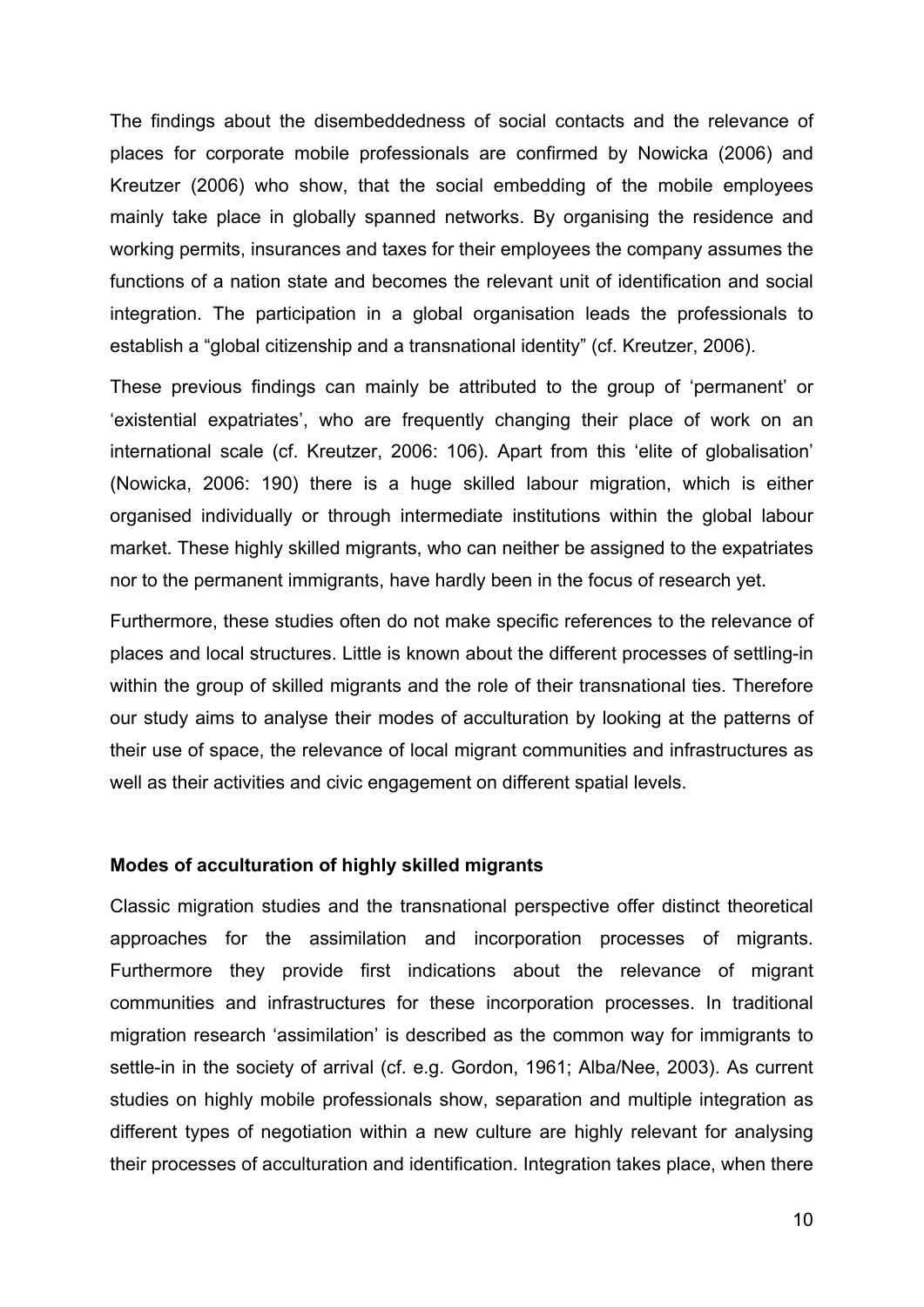is an interest in maintaining one's culture while participating and interacting intensively with the host culture in different sectors of society. When individuals place a high value on holding on to their home culture and interaction with the host culture is avoided, it can be defined as separation (cf. Berry, 1997: 9).

For the research on the relevance of places for highly skilled migrants it can be anticipated that "multiple integration" will be the most relevant concept. We expect that due to their lifestyles and experiences highly skilled professionals organise their life in an area of tension between movement and settlement and maintain close connections to their country of origin as well as to other stations in their migration biography. Therefore it can be assumed that they find different pathways of incorporation on the different local, regional, national and transnational levels and through economic, cultural, political and social structures of opportunity (cf. Glick Schiller et al., 2004: 1). Because the concept of incorporation is extended on different spatial levels, research about integration processes is no longer limited to the nation state as a container (cf. Pries, 2010: 64).

In conclusion, we can expect different ways of migrant acculturation, which have different degrees of validity for the group of highly skilled migrants. Our study examines the relevance of distinct local infrastructures, transnational networks and migrant communities and thus also the significance of the city as a context of acculturation processes.

#### **3. Interim conclusions and research hypotheses**

There is a significant increase in the migration of professionals, which is characterised by mobility and presumably transnational connections. We assume that these new participants in urban society have an impact on cities and urban structures. Concomitantly, we expect that the urban structures as framework affect the processes of incorporation and the constitution of transnational ties. Our investigation therefore aims to gain insights into the following fields of research:

*Modes of local incorporation*: As explained above, we expect that highly skilled professionals find different pathways of incorporation on different local, regional, national and transnational levels and through economic, cultural, political and social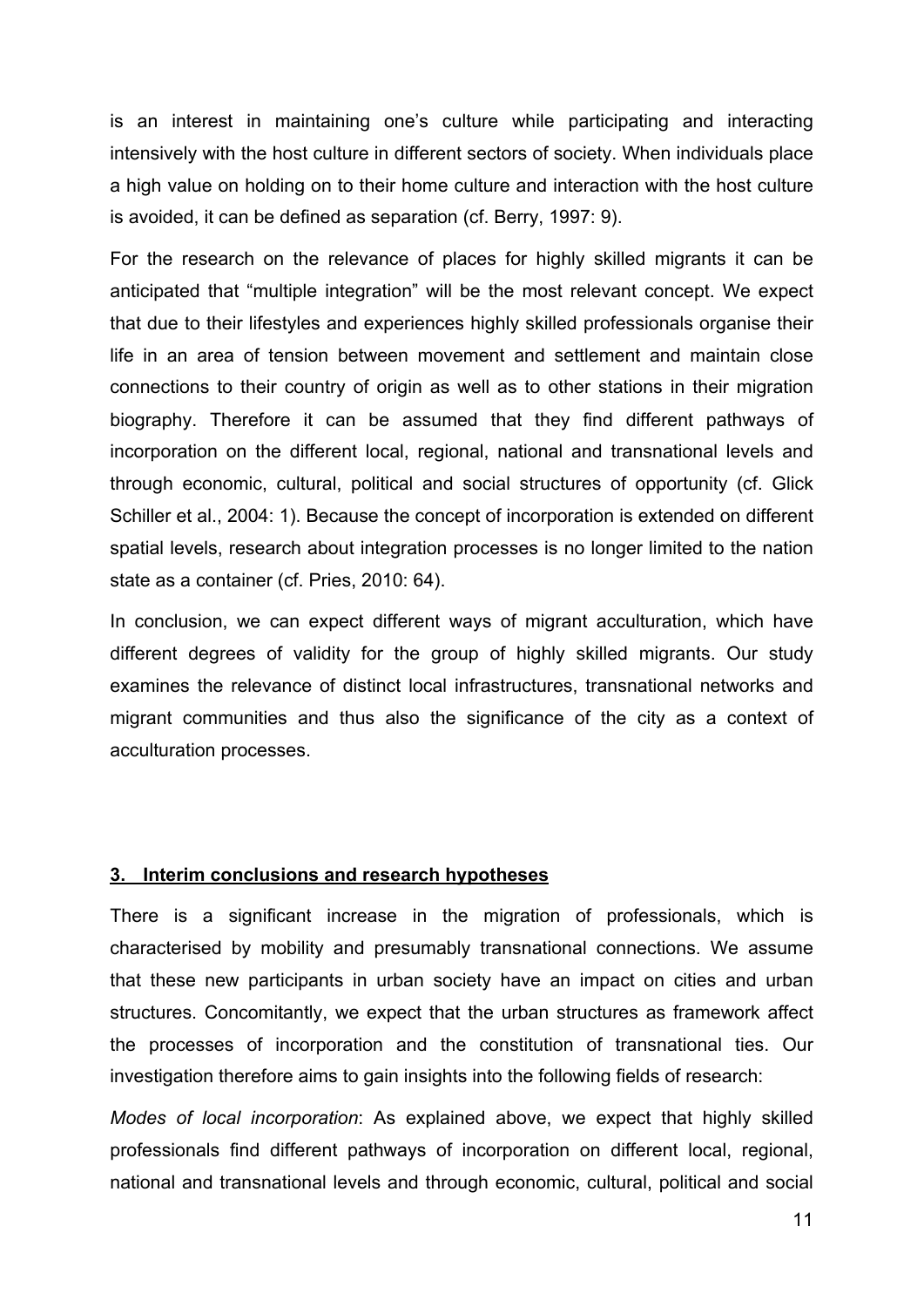structures of opportunity. In light of their mobile lifestyles and transnational connections we analyse which spatial levels are the most relevant for their incorporation and identification. We expect that they develop multiple place attachments and are thus less incorporated into their current place of residence. The incorporation process is, both, shaped by and expressed through several factors. We lay our focus on the following aspects:

*Future Perspectives*: It seems obvious that plans for the future and the intention of staying or leaving directly determine the ambitions and processes of local incorporation. Thus many studies are either dealing with permanent immigrants and their acculturation within a new society or with highly mobile expatriates and their pragmatic relationship to places. Regarding the group of highly skilled migrants, it was assumed that their short duration of stay restricts incorporation. Yet for a substantial part of mobile professionals the duration of stay and further migration plans are not specified at all, and often modified and adapted to changing conditions. This raises questions about the varying modes of acculturation which are induced by different future perspectives.

*Transnational or local ties*: The relevant social networks of expatriates mainly consist of other expatriates and are globally spanned. The social network of skilled migrants, who can neither be assigned to the expatriates nor to the permanent immigrants, is less investigated. We analyse how and to what degree their social contacts and individual day-to-day realities are characterised by transnationality. We assume a strong transnational orientation within this group, furthered by the ubiquitous availability of communication technologies and various modes of transportation and as a development of flexible and less permanent employment structures. This results in multiple place attachments and a lower degree of local incorporation. A correlation between the intensity of local and transnational ties is expected as well.

*Activity and Engagement*: Activity and Engagement can be seen as indicators of incorporation on different spatial levels. The increase of mobile lifestyles is associated with the erosion of local social relationships, a loss of the sense of belonging to places and communities as well as with the reduction of civic engagement. According to Elliott and Urry (2010: 189) a weakening of urban societies is likely as "the modes of international movement do not so much weaken the nation state, but hollow out (the functioning of) civil society". These assumptions

12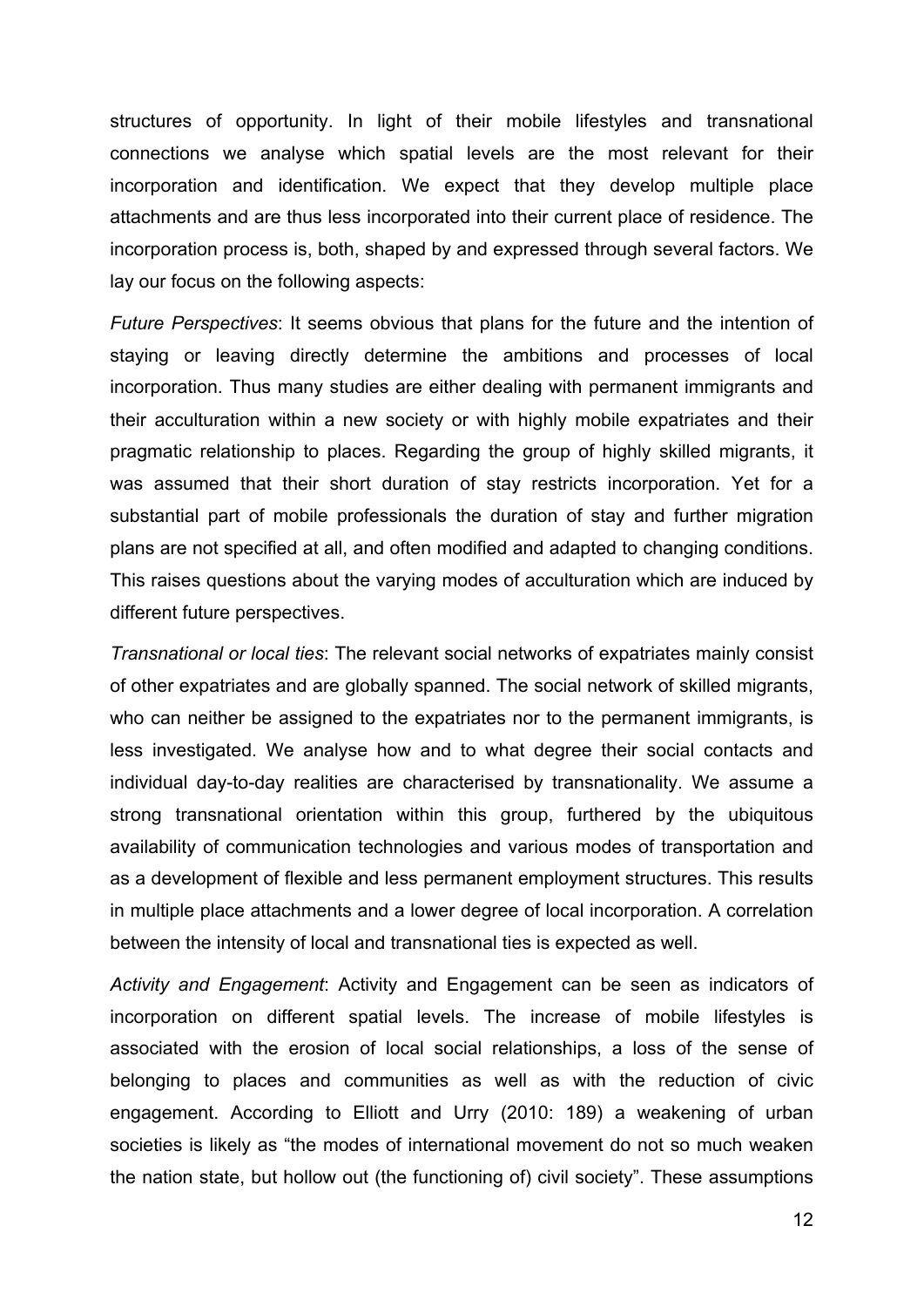have not yet been confirmed by empirical findings however. Highly skilled migrants are equipped with cultural and economic capital, which correlates with civic engagement and activities. Moreover, transnational connections can be used as a strategy to continue activities and engagement in the country of origin. We suppose that new participants in urban society transform the activities of existing migrant communities and organisations through their cultural and economic capital as well as their transnational ties.

*Agents of urban change*: The pathways of incorporation in and transnational connections to cities differ in ways that reflect the position of these cities. Migrants can also be identified as agents of urban transformation. They are integral parts of the labour force upon which the cities build their competitiveness and contribute to the comparative reassessment of the desirability of various cities and neighbourhoods (cf. Glick Schiller, 2012: 41). They contribute to the international network of cities and regions and raise their awareness and image by maintaining transnational connections and opening new migration channels (Grabow/Becker, 2009).

In the past, much of the attention on the impact of migration on cities in industrialised countries has focused on relatively low-skilled groups, often concentrating in specific – sometimes "ethnic" – neighbourhoods and the resulting urban problems (e.g. segregation). We assume that the practices of temporal and transnational citizens transform cities with regards to labour market, housing, education, civic engagement, 'integration', service provision, infrastructures and quality of life, which also leads to new challenges for urban decision makers (Dittrich-Wesbuer/Plöger, 2013).

*City as context*: While migrants as agents of urban change transform their place of residence, cities, in return, function as the framework condition influencing migration flows and the opportunities for incorporation processes and transnational connections (e.g. Glick- Schiller/Caglar, 2011). Smith (2005: 18) states that the local sites of translocal practices like cities, suburbs, or communities offer migrants dissimilar contexts of exit and reception, and thus differing political and economic opportunities and constraints. Moreover local economic structures and labour markets influence how migrants are perceived by city decision-makers and urban society. Consequently, the utilisation of their cultural capital is not only shaped by regulations on the national level but also by the particular local context.

13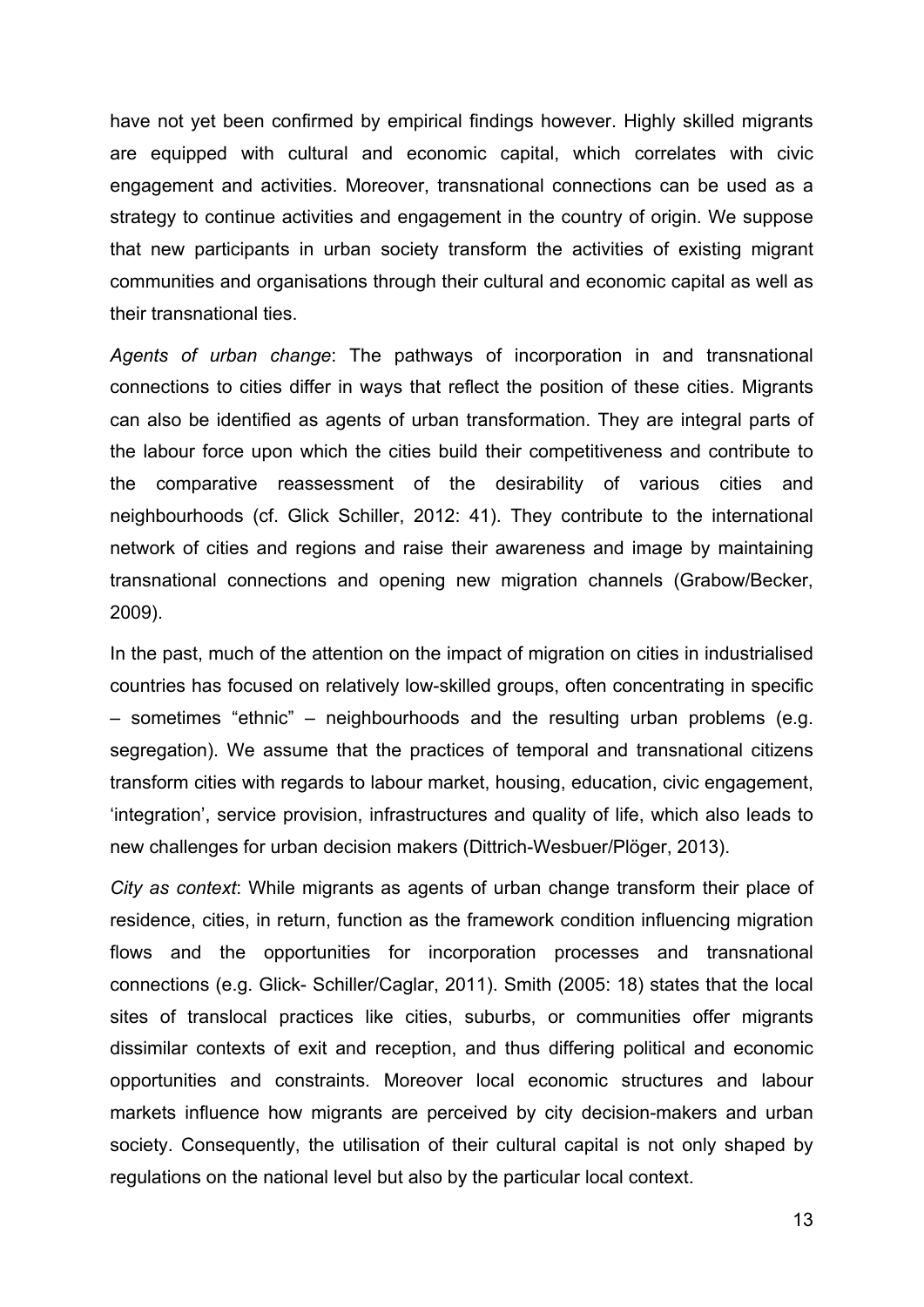We can thus assume that varying forms of incorporation are related to the distinct opportunities provided by different cities. These opportunities can include variations in regulatory regimes, local infrastructures, possibilities for economic activities, employment, education, housing, and entrance into local politics and cultural life. There is a lack of research in the relevance of specific local structures as influencing factors in the incorporation processes and for the transnational connections of migrants (e.g. Krätke et al., 2012: 2). We aim at providing new insights about the interrelation of urban structures and migrants' incorporation by basing our research on two contrasting German cities.

## **4. Research Design and Sample**

Our analysis is based on two research projects that were developed in close coordination. Both examine the interrelation between recent migrant groups and urban space. The research design is based on qualitative methods (semi-structured interviews).

The research focuses on highly qualified migrants from non-European countries that are currently residing in two selected German cities.

## **Selection of case studies**

As laid out above, Germany currently provides an interesting example for studying the spatial logics, practices and attachments of high-skilled migration. Following the argument about the relevance of scales developed by Glick-Schiller and Caglar (2011), we assume that the relation between migration and space varies between cities.

We have thus opted for comparing two larger cities, which show quite different paths in terms of economic, demographic and social development. The shortage of skilled professionals shows regional variations. Cities with structural problems and those outside the major agglomerations often lack a sufficiently diversified and innovative economic base and are generally more affected by this shortage than more dynamic regions (e.g. Geppert/Gornig, 2010; Krätke et al., 2012). Due to weak labour markets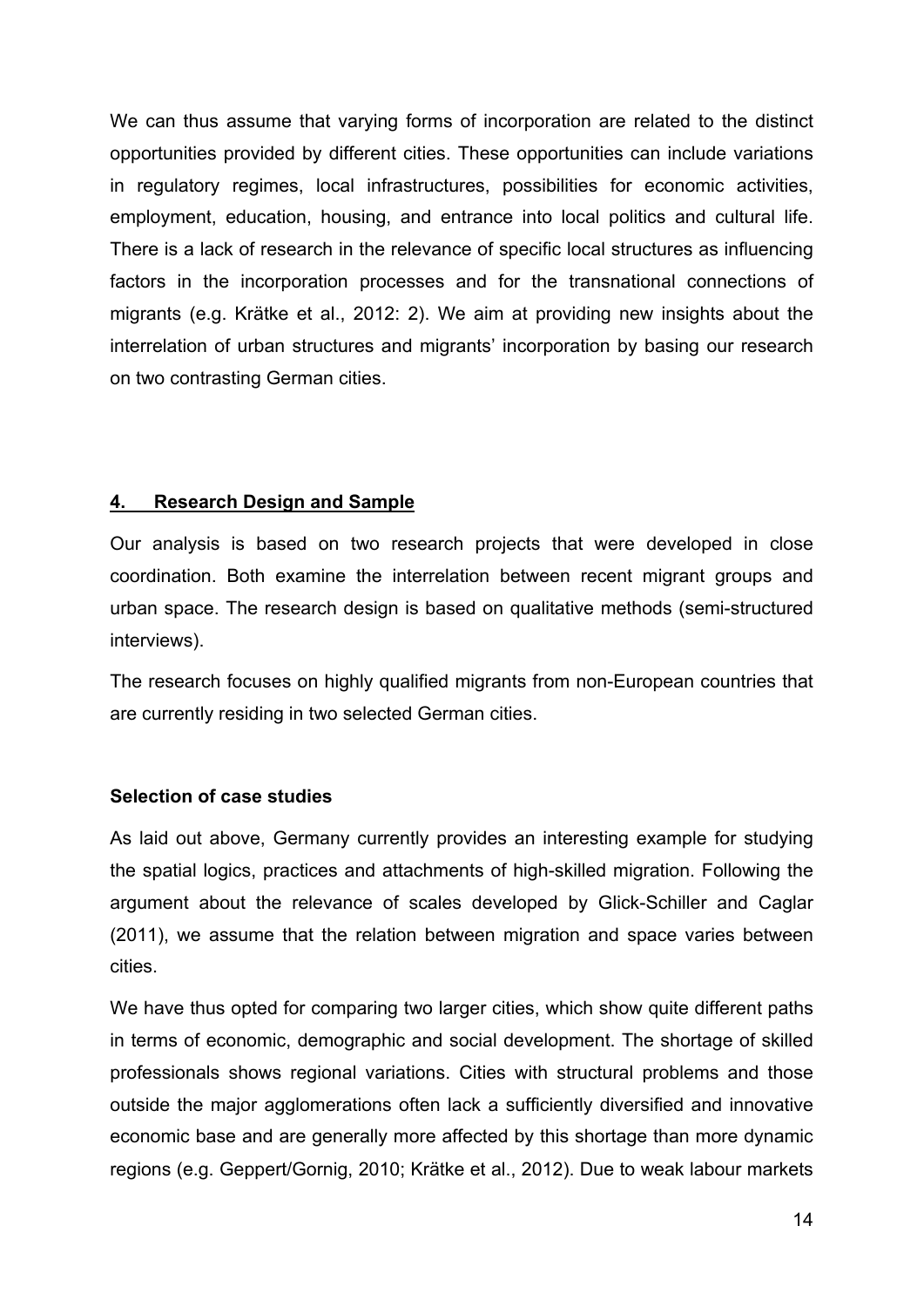and – in many cases – a lower quality of life the local economy struggles to attract or retain high-skilled workers (Plöger/Weck, 2013). Dortmund - located in the oldindustrial Ruhr Area, on the one hand, has experienced profound economic restructuring and continues to struggle with urban decline. Hamburg - Germany's second largest city, on the other hand, can be characterised as an economically dynamic hub with a growing population.

#### **Sample criteria**

The recruitment of the sample in both Dortmund and Hamburg was based on four selection criteria:

(1) Immigration from a non-European (EU) country: This is based on the assumption that 'distance' – in geographical, cultural, or emotional terms or due to visa restrictions – plays a role in migration decisions. In contrast with EU citizens who migrate over relatively short distances and have easy access to labour markets, this group requires more preparation of their migration decision. It also implies being further away from one's existing personal network (family, friends and colleagues). The relocation should be voluntary, thus excluding political refugees and asylum seekers. The sample does however include persons who arrived with or in order to be followed partners (family reunification visa).

(2) Current place of residence is the city of Dortmund or Hamburg: Following the assumption that place is indeed relevant and that different spatial settings or scales provide different contexts and influence how migrants are received ('absorbed') and incorporated ('integrated') thus shaping differentiated opportunity structures as well as the emergence of local ties and the maintenance of transnational ties (Glick-Schiller/Caglar 2011, Smith 2000, Krätzke et al., 2012).

(3) Duration of stay between a minimum of 0.5 and a maximum of 6 years. The purpose of such limitation is to prevent the over-representation of either transnational or local ties. We assume that such a duration comprises a group which has already 'arrived' - being reflected for example in their ability to cope with everyday necessities and having acquired some knowledge about the place of residence, but which has not yet 'settled down' – being reflected in a relatively small local personal network as well as a general uncertainty about the future place of residence.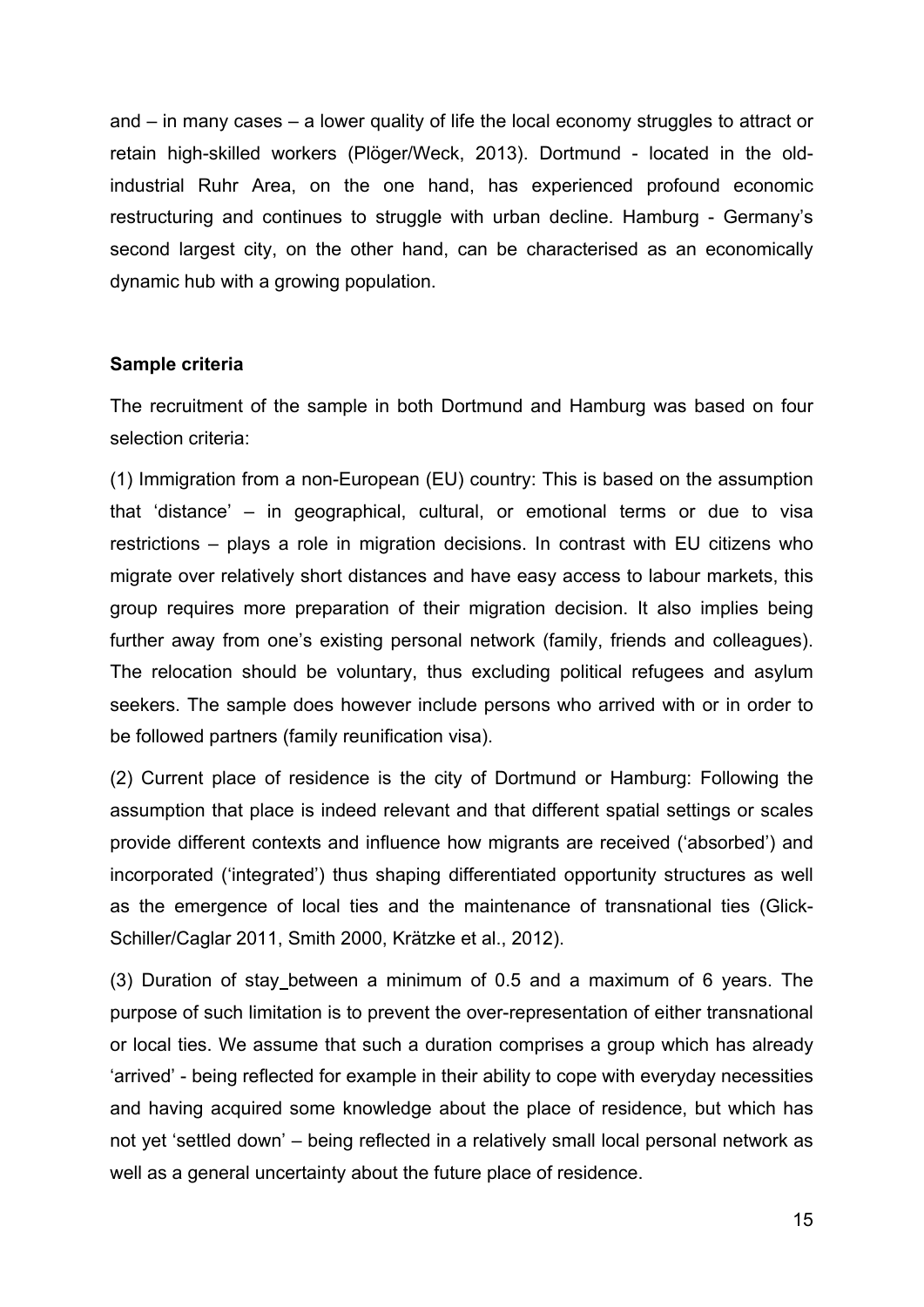(4) Highly-qualified persons, holding at least a bachelor degree or higher.

#### **Sample composition**

The Dortmund sample comprises 24 (13 female, 11 male) persons from 16 nationalities that were usually from urban backgrounds, including several megacities. The empirical work in Hamburg is still on-going; the sample currently consists of 10 persons (5 male, 5 female) from 7 different countries. In terms of age, both samples are relatively homogeneous, roughly ranging from 25 to 40 years. While in Dortmund two thirds were married with very few singles, most interviewees in Hamburg were single. As a consequence, half of the persons in Dortmund already had children, while in Hamburg all except one woman were childless.

With regards to their duration of stay, 11 of those in Dortmund resided between one and three years, 8 over three years and 5 below one year in Germany. In Dortmund, a majority arrived on the basis of a student visa (15), some of which were later transformed into work visa (4), other visa types included family reunion (5) and work (4). In Hamburg, the majority of the interviewees are holding working visa (6), one a student visa and three came for family reunion. While most persons arrived directly from their respective countries of origin, some had a more complex migration biography and migrated from other countries in both cities.

All persons are highly qualified. They completed at least part of their education in their home countries. In Dortmund, two thirds had either achieved additional degrees at higher education institutions in Germany or were currently doing so – as in the case of several PhD students. In contrast, only two persons from the Hamburg sample completed their education in their home countries while the majority (7) holds degrees from higher education institutions elsewhere.

All interviewees were renting apartments in Dortmund with the majority residing either in inner-city boroughs, predominantly south of the city centre (11) or in proximity to the university (11). In Hamburg, the interviewees resided in inner-city boroughs or - in the case of those employed at a large research institution - in proximity to their workplace.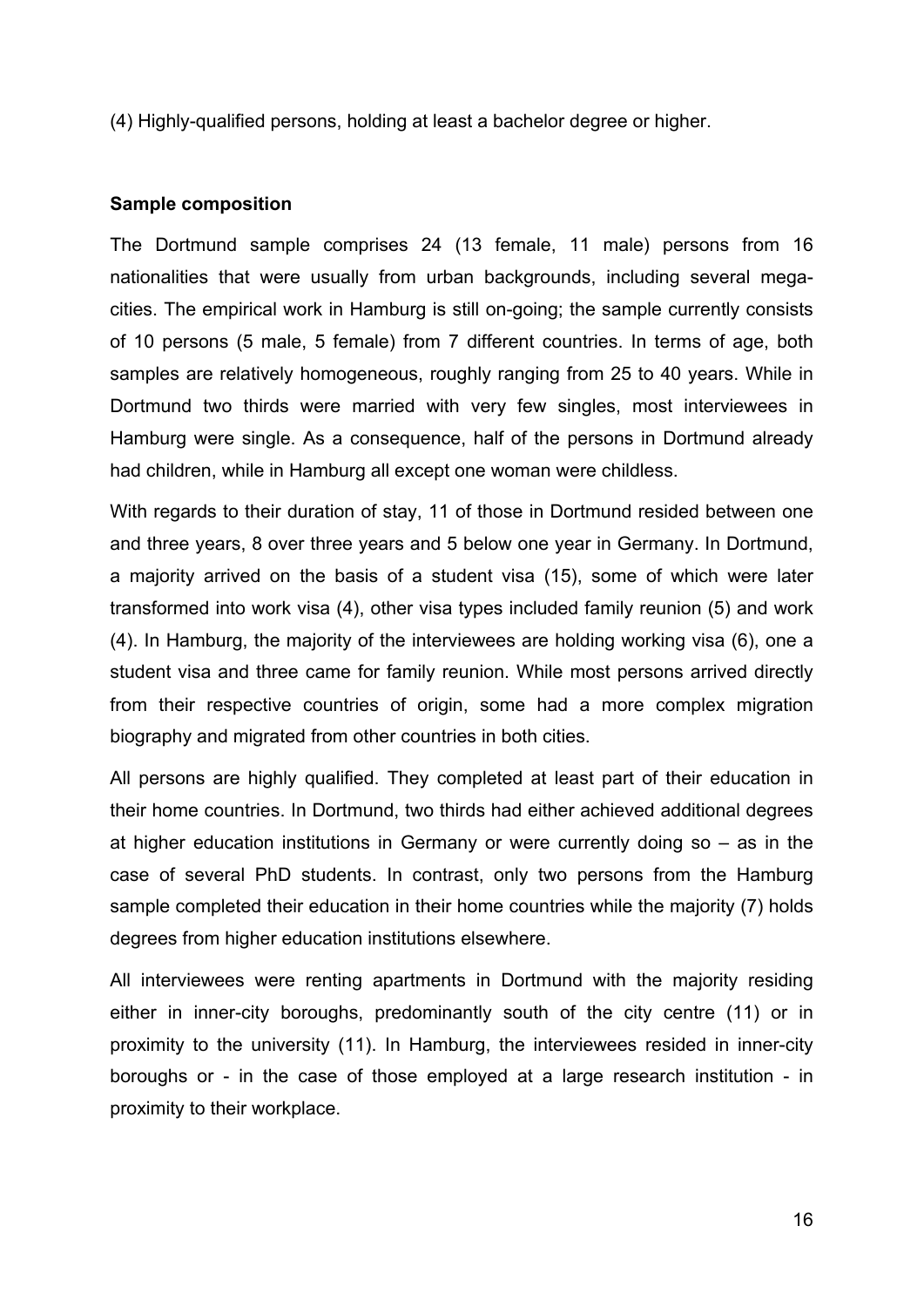## **5. Preliminary findings**

!!!!!!!!!!!!!!!!!!!!!!!!!!!!!!!!!!!!!!!!!!!!!!!!!!!!!!!

This chapter summarises some preliminary findings from the interviews with highlyqualified migrants in Dortmund and Hamburg – the majority of whom have been residing in either city for an intermediate period of time.

So far, there are few signs indicating that the interviewees are settling down. This can be attributed to a variety of partially overlapping factors, including the individual career status and family biography (status, background of spouse etc.); their current job perspective (e.g. fixed-term contract), as well as the intended duration of stay and related future plans to relocate or return home.

The following quotes illustrate different positions regarding the level of local incorporation depending on the intentions to return, move on or stay. The first quote provides little clarity about the candidate's future place of residency:

"And then we don't know if we return or if we find a job here. He [husband] studies informatics. It is much easier for him [than me] to find a job. His English is very good and we don't know if we move on to America or if somewhere else or if we return to China or go to Taiwan. We have thought about it, but it remains very open." (DO\_05, female, China, studies, translated from German $)^5$ 

The two following quotes are from two individuals who mentioned that invested time and effort would bias their decision towards a more long-term stay:

"I am investing my time and my life here. I am learning German and I have to make something out of it." (DO 23, female, Iran, family reunion)

"But now, step by step, because we are doing things, I mean, after 6 or 8 years already, you say, ok, I am starting to make many friends. And you don't have the same connection with all friends over there in Chile because everyone has taken distinct paths." (DO\_20, male, Chile, work, translated from Spanish)

<sup>5</sup> The information provided in brackets includes the code attached to the interview as well as the interviewee's gender, country of origin, main immigration purpose, and a remark if the interview was translated into English.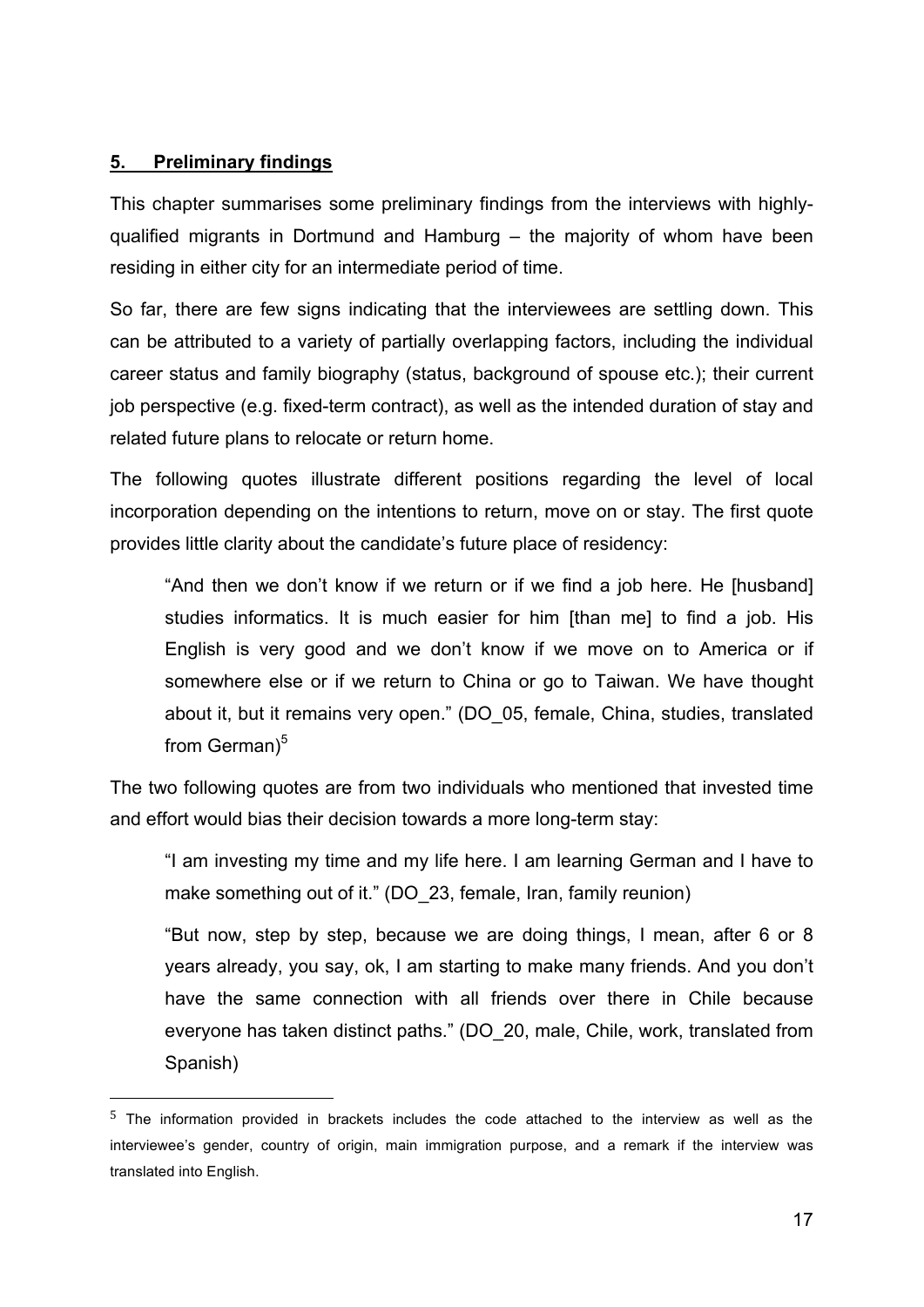Several interviewees noted that their exposure to different cultures and ways of thinking while abroad had changed their perspectives on their own futures and on their home countries and cultures.

## **Transnational networks and local communities**

One important aspect of our research is the analysis of the relationship between transnational social networks and the intensity of local incorporation. Therefore interviewees were asked to name the location of those people most important in their lives and to indicate the nature of their relationship.<sup>6</sup>

The majority of the people named are either part of the interviewee's immediate family (parents, siblings, spouses or children) or friends. Less often they belong to the extended family (e.g. uncles/aunts, cousins, grandparents), or are colleagues. These networks exist on a global scale as two-thirds of all persons listed live in a faraway location. In most cases, family members (esp. parents) reside in the place of origin, which indicates the interviewee's strong ties to the home country or city/region. Just over one-fifth of their network contacts reside in Dortmund, due to the presence of immediate family members (spouses, children). In six cases, none of the most important persons live nearby. Few network contacts residing elsewhere in Germany or Europe were mentioned.

Most of the interviewees maintain an intense relationship with persons residing in geographically distant places. Modern technology greatly facilitates the communication, often on a daily basis:

"Obviously, I would always wish for more [contact], but... I mean it's possible for me to go back to India once a year or so, considering the finances and everything, but I would... obviously I wish to stay in touch with them, so I make it at a point that I talk with them every day" (DO\_25, female, India, family reunion)

"[...] Of course, you like see them more often, but, I mean the Skype and telephone is great because you can get all the news, and you know, talk to them frequently. Of course the personal contact you're still missing right, and

 $<sup>6</sup>$  The following analysis only refers to the Dortmund sample. The analysis of the Hamburg data is</sup> currently ongoing.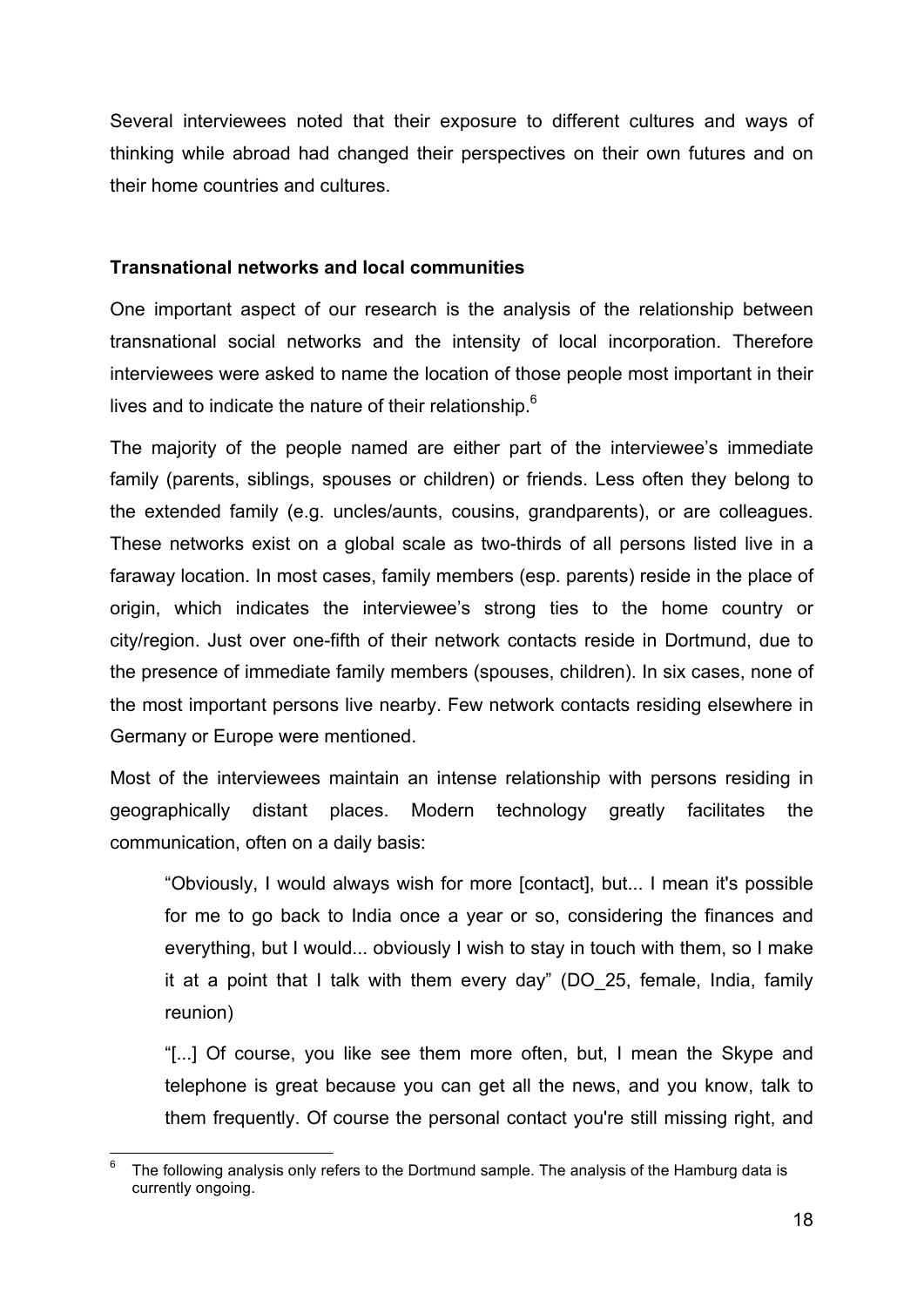the flight is so long and so expensive that it is complicated to actually do it more frequently. Already I think we were lucky enough to do it quite frequently, compared to other people that are staying here. But [...] what I was missing a little bit, is the daily connection you know, the time just the possibility to spend time just hanging out with friends and family." (DO\_26, male, Argentina, work)

Not all interviewees voluntarily maintain this intensive level of communication with members of their important social networks. Some described it as a burden because it absorbs considerable time that could otherwise be invested in meeting new people or engaging in socialising activities:

"And, ja, most of time goes in talking on weekend. Half, if I take Sunday or Saturday, almost thirty to forty percent, thirty percent or forty percent time will go and talking to India. Because they expect our call on Saturdays and Sundays. My parents, my sisters, my friends or. So, they all expect my call." (HH\_10, male, India, work)

Intense communication with family and friends who reside in the country of origin serves as an instrument for the interviewees to keep in touch with their home cultures. Many reported the need to frequently communicate with people from their own cultural backgrounds. This may result from their experiences participating in a different cultural environment.

"But finally you feel you have some special thoughts and you cannot share them, because there are a sort of unclear or people don't know what you are talking about." (HH\_08, male, Russian, work)

"Yes, I feel a need in communicating in Ukrainian. I, in general, I do it via social network because I have very, a lot of close friends in L. [home town], and I chat with them via skype or contact, which is the russian version of facebook." (HH\_01, male, Ukraine, work/studies)

In addition, some interviewees search for close contacts to people with a similar cultural background in the host society. This depends on the existence of, or access to the local ethnic communities in both cities. At this point, we assume significant differences between Hamburg and Dortmund because of the distinct composition of their migrant population. In the Dortmund sample, Chinese and Pakistani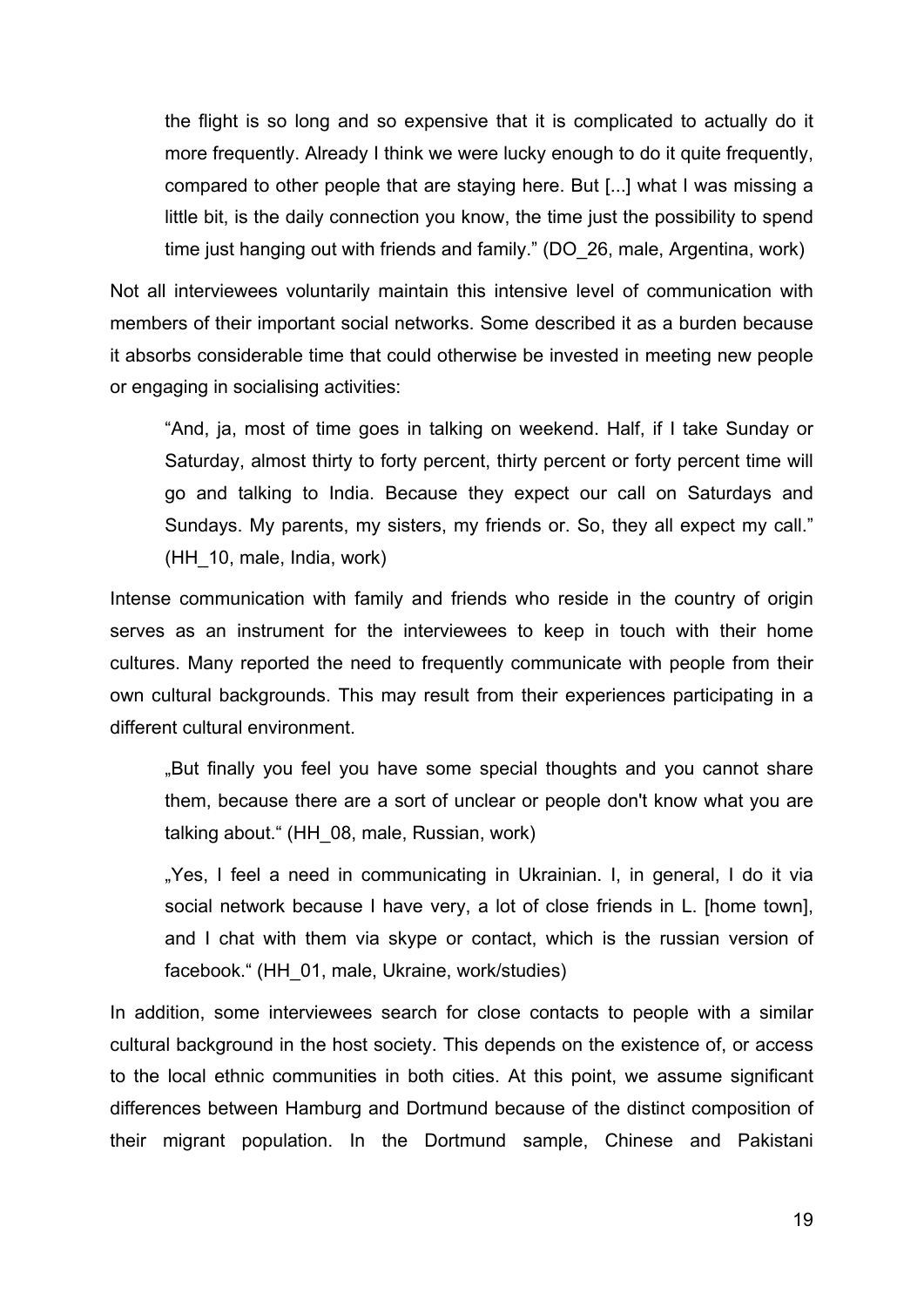interviewees as well as those interviewees from Latin America belong to migrant communities:

"So now I spend my free time with my family. With exception on Friday, there is a Pakistani community, we are students at the university, Master students, PhD students, on every Friday we play Cricket at the [...] parking area." (DO\_03, male, Pakistan, PhD)

"Mostly with, of course with my family and friends I met here in the Institute. So work colleagues basically, but also from community friends, like people that we met in this Spanish community [...].[...] Usually it's a group in which one of the parents come from a Spanish speaking country, the other one is usually German and they want their kids to learn Spanish and play in Spanish." (DO\_26, male, Argentina, work)

Contrasting experiences dominate in the Hamburg Sample. Interviewees from Ukraine, Russia and the Philippines talked about unsatisfying, even unpleasant contacts with their local communities in Hamburg.

. There is a tendency, It's a cultural thing, I think, if, if, if there..., they [Philippine community] have a tendency to be jealous of you. And they bring it on seriously. So I rather not be friends with people who are like that. (HH\_09, female, Philippines, work)

"There is a Ukrainian church and the Ukrainians, they, in general from the western part of Ukraine, they, you can find ukrainians around church and they, these guys are that type. Hm, from the other side, I do not communicate with the Ukrainians outside DESY." (HH\_01, male, Ukraine, work/studies)

These experiences can be traced back to the social, educational and demographic composition of the local communities, which differs from the interviewees' backgrounds. This may result from the varying migration paths among immigration groups. For example, it was reported that the Philippine community comprises mainly women with German husbands. Therefore it is very likely that the highly skilled migrants and their local communities are part of different social milieus and thus have distinct value orientations. For this reason, they find their social contacts predominately in their international work environment, if they work with a larger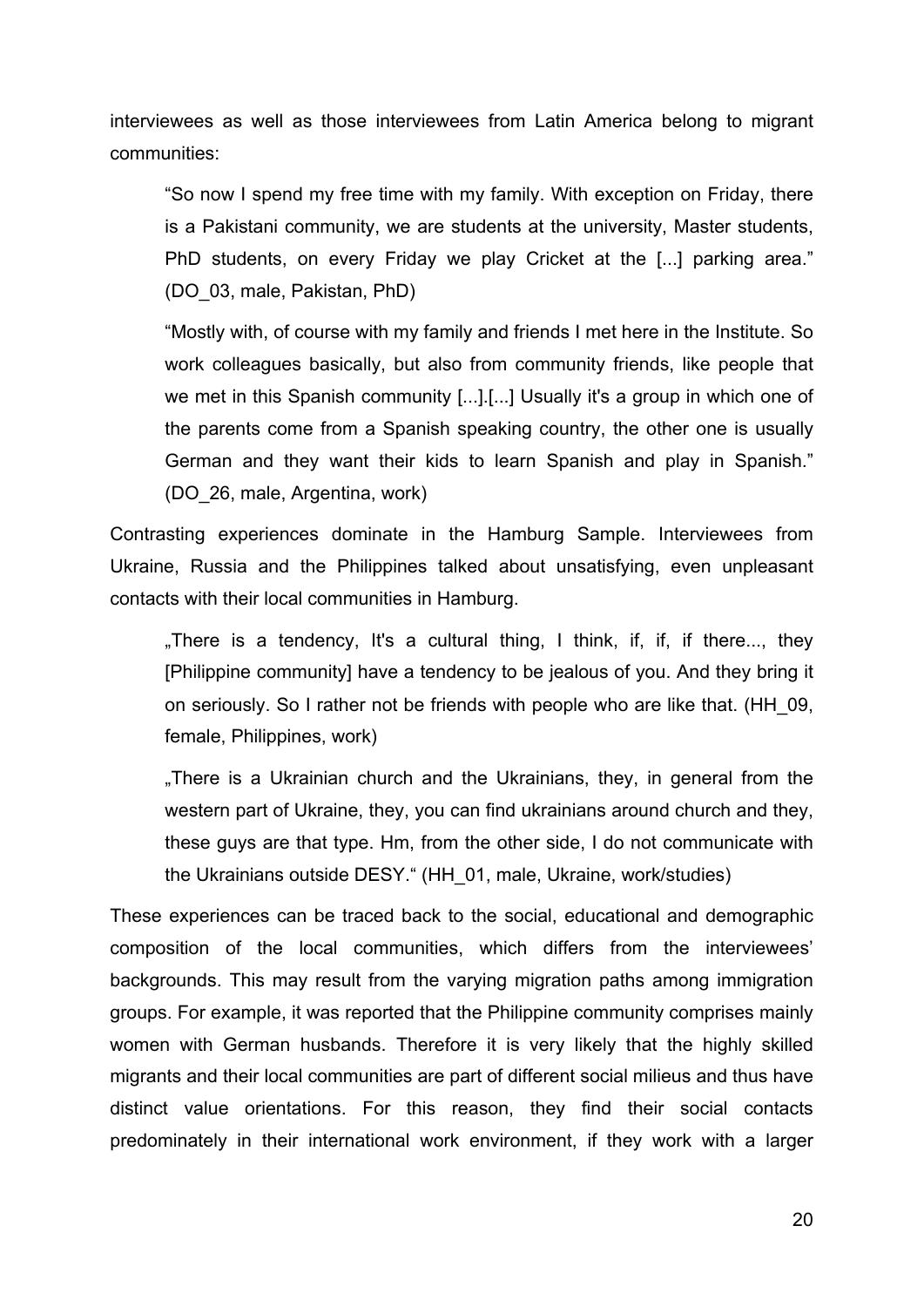institution. Thus, different forms of international or ethnic community building can be observed at these institutions.

Another way of finding an easy local incorporation is by obtaining membership in a religious association. These associations are mostly organized on a national level with regional subgroups and meetings. They can be used to establish first contacts in a new environment, or for joint activities:

"For me, because I was part of an organization, so, I could easily get in touch. But for others it was not that easy. […] And this group again, it has many activities. Like we have meetings also. So we go and we going for our meetings. It's on weekends also." (HH\_10, male, India, work)

If work environments or local ethnic/religious communities do not facilitate social connections, digital social networks and internet platforms are a common way of getting to know other people at the current place of residence. The most favourite networking platforms mentioned by almost all interviewees in Hamburg are Internations.org and couchsurfing.de. These platforms also provide regional subgroups and offer a variety of events and joint activities. In was noted that single persons made more effort in meeting new people than those living with their families.

"It was not a problem [to meet new friends]. Even if it would be a problem, there is the couchsurfing service, you know that, yes? (I: Yes.) I am locked in and you can always come to some meetings and meet some new guys, new friends. (HH\_01, male, Ukraine, work/studies)

"And then there is another girl, I posted there [on couchsurfing.com] I needed a book for Vienna. And then she, ahem, she offered me her book. And we met in this coffee shop here. (Laughs) And we started to hanging out, too. And then there is another girl who said she needed one or two girls to play bowling with them. (Laugh) And then we started to hanging out, too." (HH 09, female, Philippines, work)

Other networking options include local regulars' tables for cultural or language groups, which are also organized via the Internet. Examples are meetup.co (e.g. English-speaking regulars' table) and Facebook (girls gone international; mexicanos en Hamburgo). These web-based networks are also used to get in touch with single persons from the same cultural background in orderto build permanent friendships: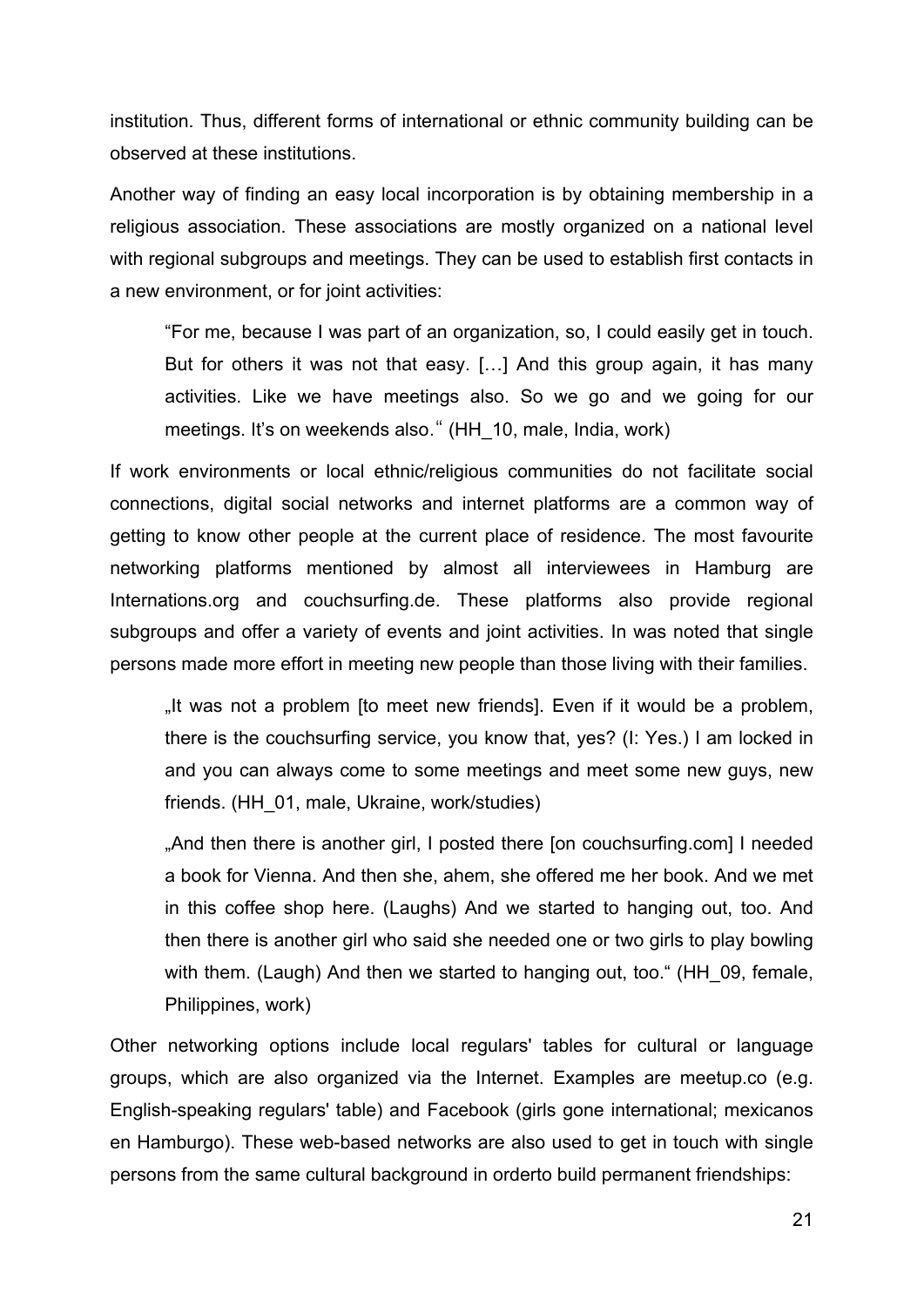"So, I thought it would be nice to have a couple of Brazilian friends here. Sometimes just to talk in Portuguese. And then I found her in internations and then I invited her for a coffee and we became friends." (HH\_05, male, Brazil, familiy reunion)

These examples show that the information and communication technology is not only used to maintain intensive transnational contacts. It is also used to connect with local people who share similar interests or socio-cultural backgrounds. Therefore the internet can be described as an instrument to foster the establishment of regional social networks, which is likely to be an indicator for local attachment.

## **6. Interim conclusion and outlook**

The first findings highlight the transitory character of the interviewee's stay in Germany as well as the intensity of their transnational ties. Furthermore, they reflect different strategies and practices for local incorporation.

On the one hand, the maintenance of long-distance ties suggests that these may be barriers to the development of more profound local ties and attachment. Some interviewees report strong social, emotional, cultural connections and/or ties based on a shared identity with their respective home countries, regions or cities. In this context, the availability of inexpensive and increasingly sophisticated technology is facilitating the maintenance of transnational ties. This may impact the formation of local ties and thus contribute to a lower degree of local incorporation. In addition, the short duration of stay and the intention to return home or relocate in the future may also explain weaker local ties and a stronger maintenance of transnational connections.

On the other hand, some migrants have succeeded in establishing stronger local social networks. A diverse and international work environment, where people can connect with others who share common interests, fosters local ties. Furthermore, many interviewees pursue a close contact to people with similar cultural backgrounds. Interviewees actively participate in a migrant community to maintain their cultural identity, for acclimatisation purposes or in order to address recurrent cultural differences. In this context the internet has also an important function. Digital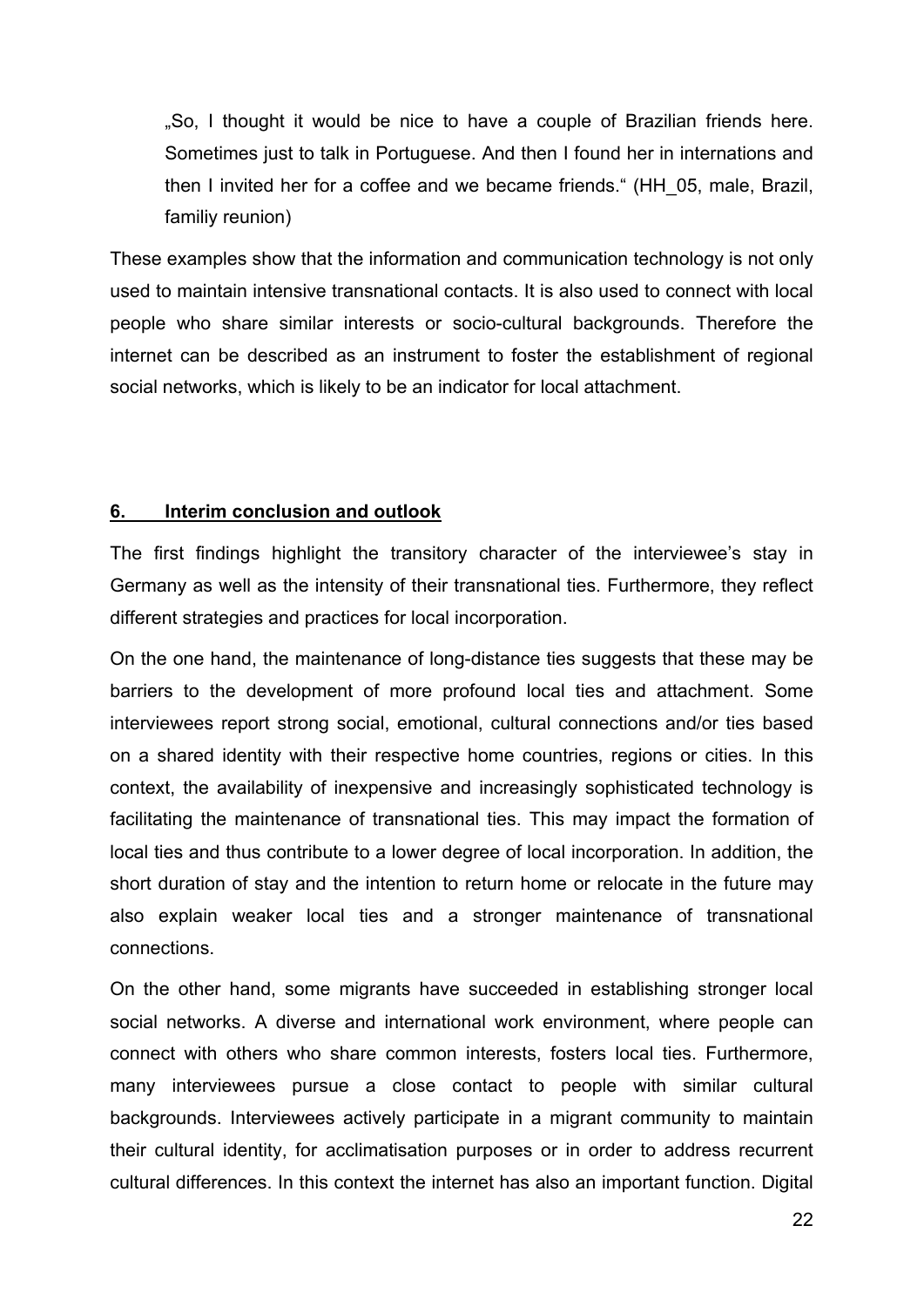social networks and platforms are used to connect with local people and with people from the same cultural or international background. The internet makes migrants less dependent on existing local migrant communities, which may not share the same values and interests.

In summary, it can be said that highly qualified migrants are actively involved on different spatial scales (through communication, transactions, identification, emotions, travelling), which explains why their activities in both cities may be different from those of more settled parts of the population. The existence of such multiple spatial attachments suggests a less profound relationship with local spaces and that this group is less embedded into everyday local life. In contrast, different strategies for local incorporation were found. The intensity and character of these activities as well as the composition of their local social networks seem to largely depend on their future perspectives, their family status and their work environment.

The next step comprises further analysis of the relation between migration, incorporation and transnationality. This will include a comparison of the Dortmund and the Hamburg case studies, which is expected to produce insights about the interrelation of urban structures and the incorporation of migrants. The different economic framework conditions and job opportunities, as well as the divergent infrastructures and varying migrant communities will be analyzed as influencing factors for different ways of incorporation, and in relation to the intensity of transnational connections. Based on these findings, we will further investigate how transnational ties, the use of space and civic engagement affect the cities' society in different sectors like local participation, education, housing market, infrastructures and service provision.

23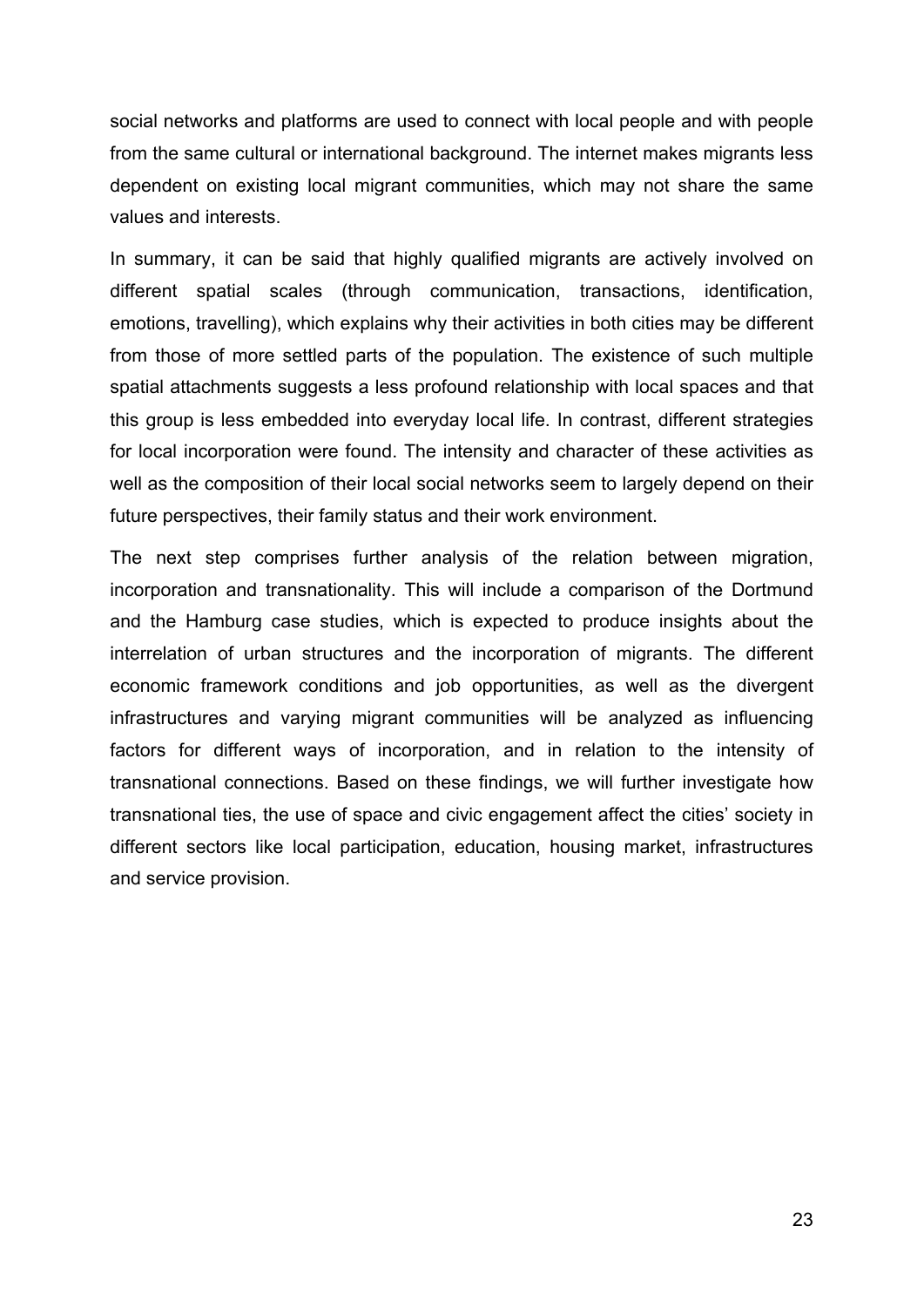#### **References**

- Alba, R.D. and V. Nee (2003) *Remaking the American mainstream: assimilation and contemporary immigration.* Harvard University Press.
- BAMF Bundesamt für Migration und Flüchtlinge (2005) *Der Einfluss von Zuwanderung auf die Deutsche Gesellschaft. Deutscher Beitrag zur Pilotforschungsstudie "The Impact of Immigration on Europe's Societies" im Rahmen des Europäischen Migrationsnetzwerks.* Nürnberg: BAMF. [WWW document] URL http://www.bamf.de/SharedDocs/Anlagen/DE/Publikationen/Forschungsbericht e/fb01-einfluss-zuwanderung.pdf? blob=publicationFile (accessed March 13, 2013)
- Beaverstock, J. (2002) Transnational Elites in Global Cities: British expatriates in Singapore's financial district. *Geoforum 33,* 525–538.
- Beaverstock, J. (2005) Transnational elites in the city: British highly-skilled intercompany transferees in New York's financial district. *Journal of Ethnic and Migration Studies 31(2),* 245-268.
- Berry, J. W. (1997) Immigration, Acculturation and Adaptation. *Applied Psychology: An International Review 46(1),* 5–68.
- BiB Bundesinstitut für Bevölkerungsforschung (2012) *Mehr hochqualifizierte Zuwanderer aus Drittstaaten. Graphik des Monats.* BiB*.* [WWW document] URL the contract of the contract of the contract of the contract of the contract of the contract of the contract of the contract of the contract of the contract of the contract of the contract of the contract of the contra demografie.de/DE/Aktuelles/Grafik\_des\_Monats/Archiv/2012/2012\_04\_hochq ualifizierte\_zuwanderer.html (accessed March 12, 2013).
- Castells, M. (2000) *The Rise of the Network Society* (2nd ed.). Oxford, England: Blackwell.
- Castles, S. and M.J. Miller (2003) *The Age of Migration. International Population Movements in the Modern World* (4th ed.). London, England: Palgrave.
- Chaloff, J. and G. Lemaitre (2009) Managing Highly-Skilled Labour Migration: A Comparative Analysis of Migration Policies and Challenges in OECD Countries. *OECD Social, Employment and Migration Working Papers. 79.*  Paris. [WWW document] URL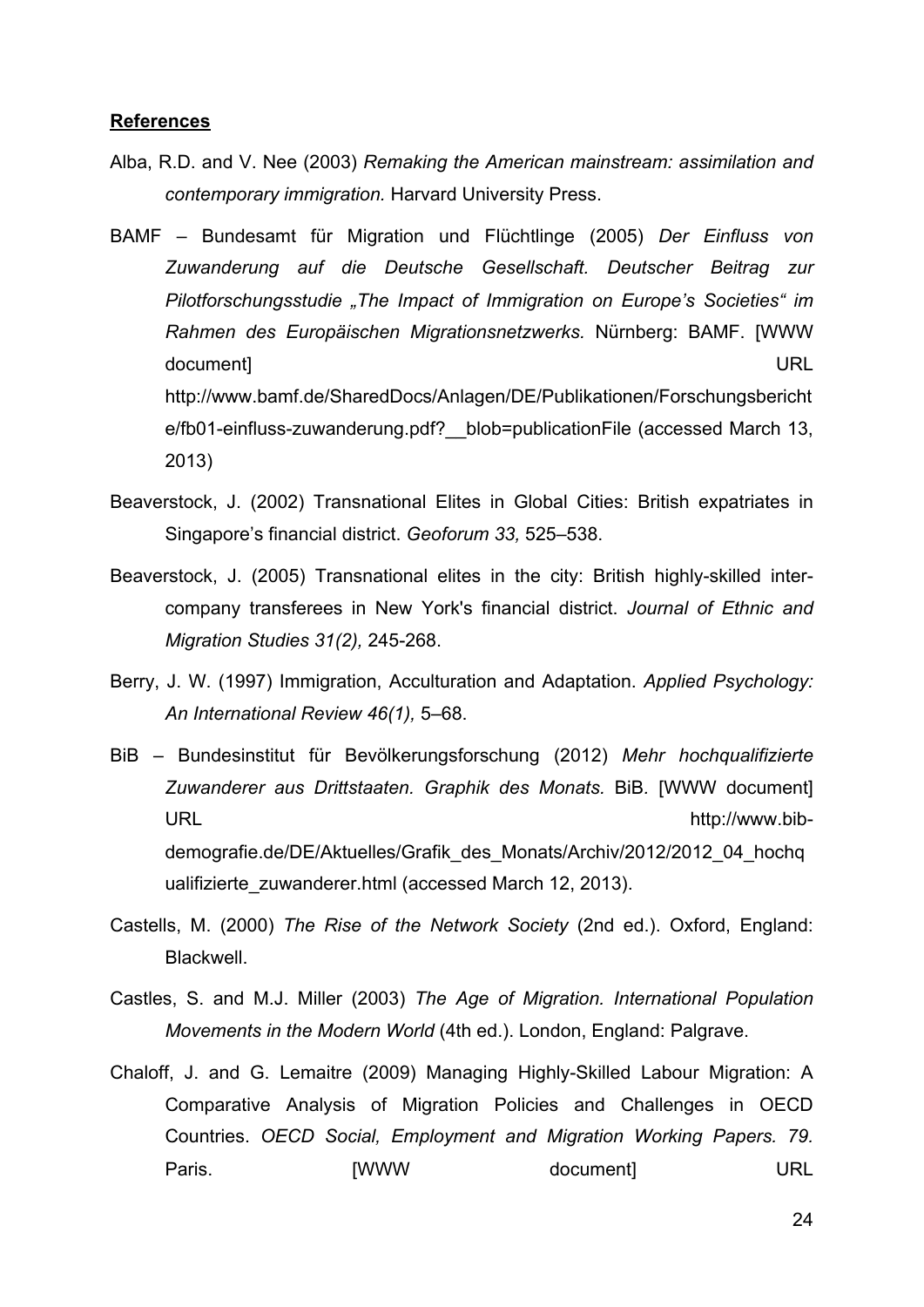http://www.oecd.org/dataoecd/32/25/46656535.pdf (accessed 12, January 2011).

- Dittrich-Wesbuer A. and J. Plöger (2013) Multilokalität und Transnationalität Neue Herausforderungen für Stadtentwicklung und Stadtpolitik. *Raumforschung und Raumordnung* (forthcoming).
- Elliott, A. and J. Urry (2010) *Mobile lives.* London, England: Routledge.
- Faist, T. (2007) Transnationale Migration als relative Immobilität in einer globalisierten Welt. *Berliner Journal für Soziologie, 17(3)*, 365–385.
- Geppert, K. and Gornig, M. (2010) Mehr Jobs, mehr Menschen: Die Anziehungskraft der großen Städte wächst*. Wochenbericht des DIW Berlin, 19*.
- Glick-Schiller, N., L. Basch, and C. Blanc Szanton (1992) *Towards a transnational perspective on migration: race, class, ethnicity and nationalism reconsidered.* New York, NY: Johns Hopkins University Press.
- Glick-Schiller, N., B. Nieswand, G. Schlee, T. Darieva, L. Yalcin-Heckmann and L., Fosztó (2004) Pathways of Migrant Incorporation in Germany. *TRANSIT, 1(1*), 1–18.
- Glick-Schiller, N. and A. Caglar (2011) *Locating migration: rescaling cities and migrants.* Ithaca, NY: Cornell University Press.
- Glick Schiller, N. (2012) *Transnationality and the City.* In S. Krätke, K. Wildner and S. Lanz (eds.), *Transnationalism and Urbanism* (pp. 31-45). New York, NY: Routledge.
- Gordon, M.M. (1961) Assimilation in America: Theory and Reality. *Daedalus, 90(2),* 263-285.
- Grabow, B. and A. Becker (2009) *Metropolregionen Quellen und Mündungen von Wanderungsströmen*. In J. Knieling (Ed.) *Metropolregionen. Innovation, Wettbewerb, Handlungsfähigkeit* (pp. 270-299). Forschungs- und Sitzungsberichte der ARL (Vol. 231). Hannover, Germany.
- Guarnizo, L. E. and M.P. Smith (1998) *The Locations of Transnationalism*. In L. E. Guarnizo and M. P. Smith (Eds.), *Transnationalism from below* (pp.3-14). New Brunswick, N.J: Transaction Publishers.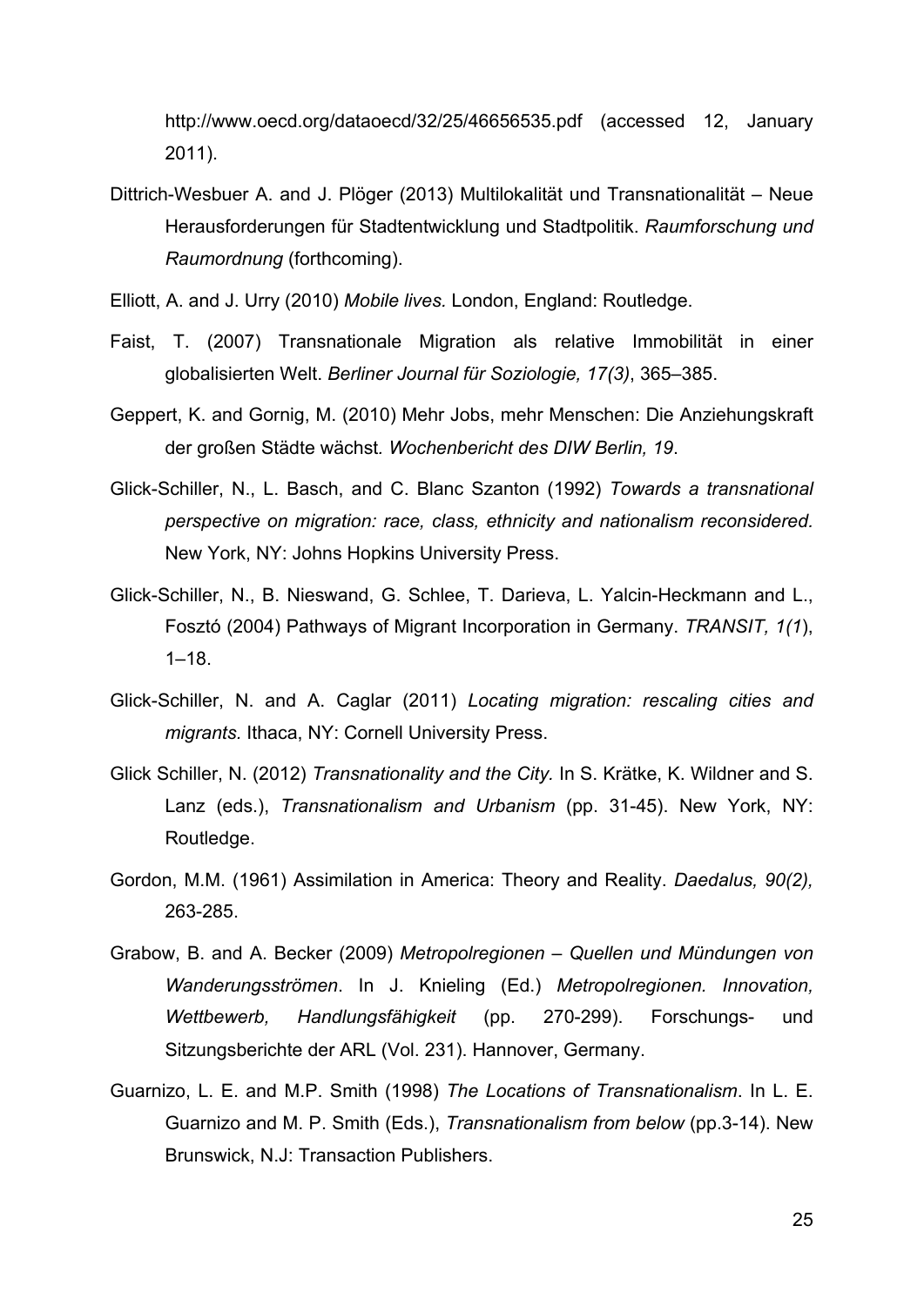- Hannerz, U. (1996) *Transnational Connections*: *Culture, People, Places*. London: Routledge.
- Hays plc (2012) *The Hays global skills index. Critical Skills imbalances. A barometer of factors impacting global skills mobility.* [WWW document] URL http://www.hays.cz/prd\_consump/groups/hays\_common/@cz/@content/docu ments/digitalasset/hays\_663446.pdf (accessed March 13, 2013)
- Heß, B. (2009*) Zuwanderung von Hochqualifizierten aus Drittstaaten nach Deutschland – Ergebnisse einer schriftlichen Befragung*. *Working Paper 28*. Nürnberg, Germany; Bundesamt für Migration und Flüchtlinge.
- Heß, B. (2012) *Zuwanderung von Fachkräften nach § 18 AufenthG aus Drittstaaten nach Deutschland. Ergebnisse einer schriftlichen Befragung von Arbeitsmigranten.* Nürnberg: Germany: Bundesamt für Migration und Flüchtlinge.
- Iredale, R. R. (2001) The Migration of Professionals: Theories and Typologies. *International Migration, 39(5),* 7–24.
- Kreutzer, F. (2006) Becoming an expatriate: *Die transnationale Karriere eines dualcareer couple.* In F. Kreutzer and S. Roth (Eds.), *Transnationale Karrieren: Biographien, Lebensführung und Mobilität*. Wiesbaden, Germany: VS.
- Kreutzer, F., and S. Roth (2006) Einleitung zu Transnationale Karriere: Biographien, Lebensführung und Mobilität. In F. Kreutzer and S. Roth (Eds.), *Transnationale Karrieren: Biographien, Lebensführung und Mobilität*. Wiesbaden, Germany: VS.
- Kolb, H. (2005) Die Green Card: Inszenierung eines Politikwechsels. Bundeszentrale für politische Bildung. *Politik und Zeitgeschichte*, *27*. [WWW document] URL http://www.bpb.de/apuz/28968/die-green-card-inszenierung-einespolitikwechsels (accessed March 13, 2013)
- Krätke, S. (2002) *Medienstadt. Urbane Cluster und globale Zentren der Kulturproduktion.* Opladen, Germany: Leske and Budrich.
- Krätke, S., K. Wildner, and S. Lanz (2012) *The transnationality of cities: concepts, dimensions and research fields. An introduction.* In S. Krätke, K. Wildner and S. Lanz (Eds.). *Transnationalism and Urbanism.* London, England: Routledge.